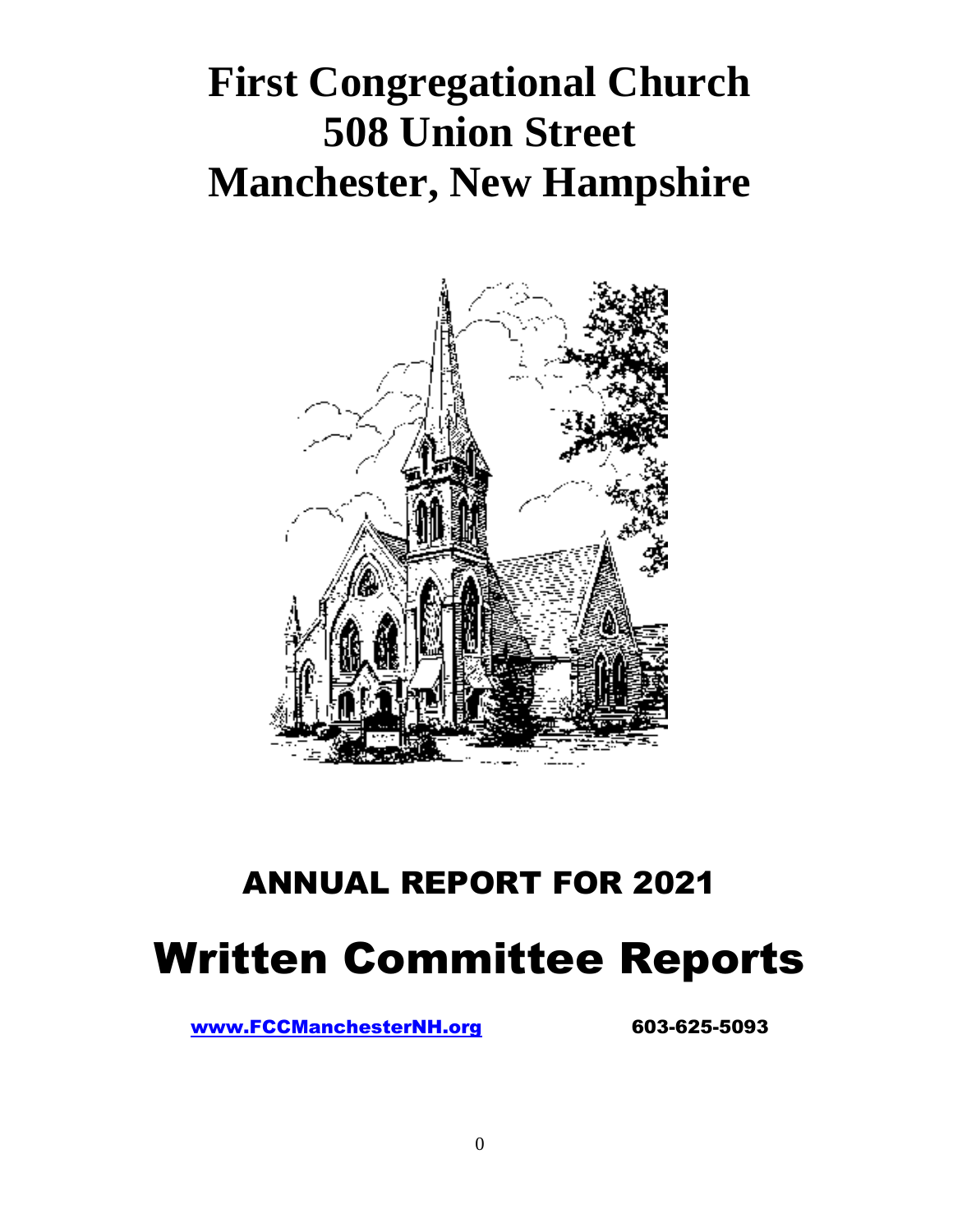# **First Congregational Church Written Reports 2021**

#### **Ministry of Spirituality**

#### **Ministry of Mission and Outreach**

#### **Ministry of Sustaining Our Church Home**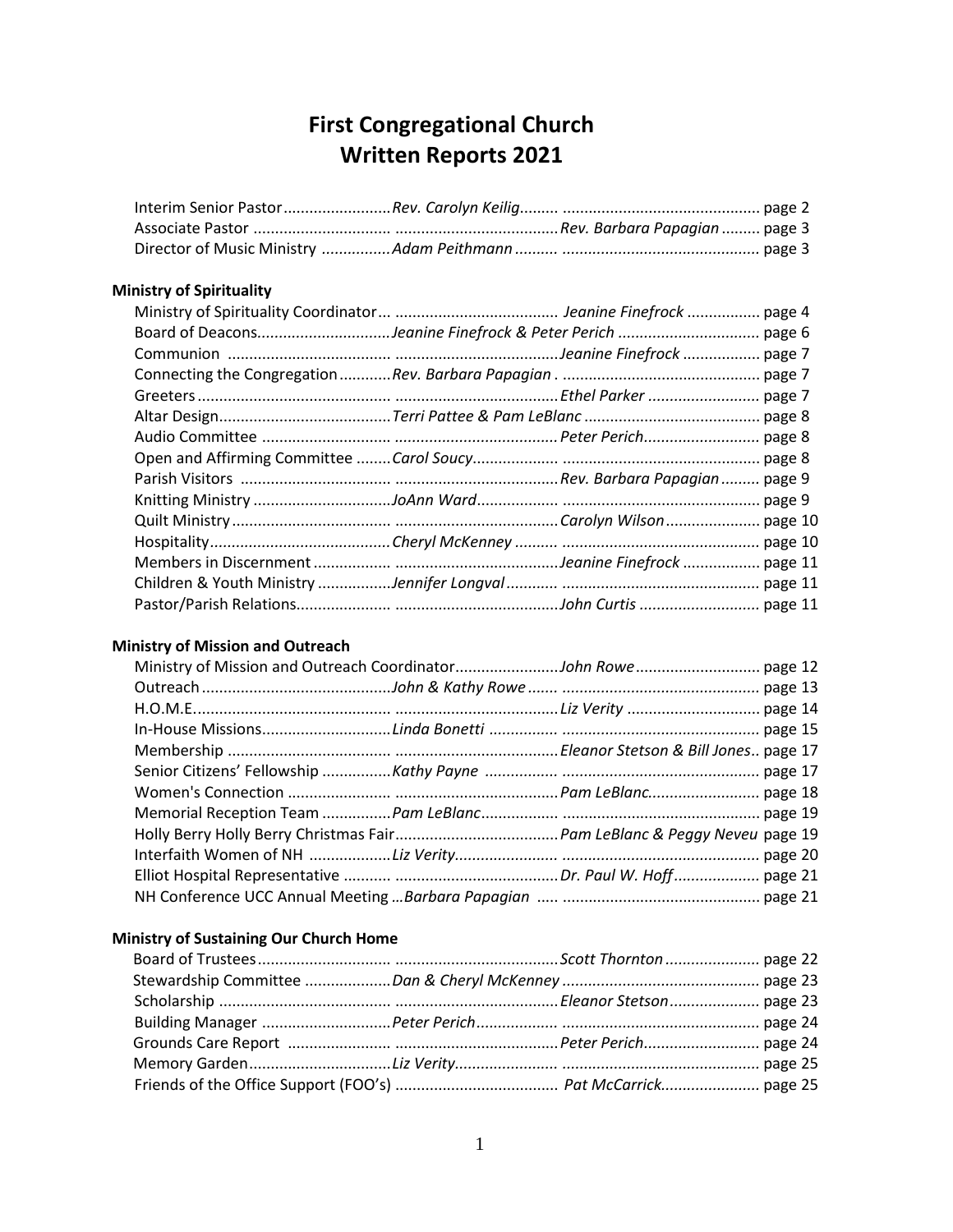#### **Interim Senior Pastor's Annual Report**

*God is our refuge and strength, a very present help in trouble. Therefore we will not fear, though the earth should change, though the mountains shake in the heart of the sea;* God is in the midst of the city; it shall not be moved; God will help it when the morning dawns. (Psalm 46, selected verses)

The first four months of my interim time with you are now past. As you are aware, I also had served as the Interim Senior Pastor from 2013-2015 and was anticipating that some things would "be the same" and there would also be some differences in who you are and the practical "how" you do things. Additionally, we are still facing the challenges that come with the world being in the grips of the pandemic, and the need to adapt and change probably more than any of us like.

While some in-person activities have had to be curtailed due to health and safety reasons, I was able to re-orient myself with relative ease. It was wonderful to be able to greet those I remember and to meet new people.

It has been a joy to collaborate with Rev. Barbara and Adam once again in worship. We quickly found our footing preparing for worship, especially during the Advent and Christmas seasons. My first Sunday in September was also a time of readjustment for the church as we returned to regular in-person worship. The guidance of the Reopening Task Force and the implementation of livestreaming of our worship services (thank you Dr. Paul Hoff, Dr. Karen Hawver and Tom Wilkes for your time and dedication) have allowed for greater flexibility in worship, allowing us to move away from the sole dependence on prerecorded services as safety dictated. What a gift to offer our members and friends the ability to worship live with their home congregation over the holidays. We were able to offer the Sacraments of baptism and communion and receive new members.

Rev. Barbara has been very helpful in the area of pastoral care. I was able to be in touch with many people, through email, phone calls, cards, and notes, and even in-person, during my first four months.

In the Church office, things are well taken care of by the administrative staff. I am immensely grateful for the organizational skills of both Linda and Lauren that keep communication, finance, membership information, and a multitude of other details well in hand with incredible competency. This allowed me to step in and chair our weekly staff meetings without missing a step, and to begin a review of job descriptions and how we function together as a team.

Through ice and storms, pandemic surges, and unexpected building issues, I am grateful for the steady and sure presence of Sokhom and Peter. It is truly wonderful to be able to count on both in keeping the building and grounds ready for all of us when we come to FCC.

As you might expect, I attended many of the various committee meetings that were held in the Fall – Church Council, Deacons, Trustees, Membership, Stewardship, Outreach, Reopening Task Force, Connecting the Congregation, Search, and others as needed. It is always good to work with such excellent leadership.

While it sounds like everything has fallen into place – and in significant ways, that is true – there is much I look forward to working with you on in the coming year. Some of the learnings from both the 2019 Vital Signs study and the CL21 Leadership initiative have yet to be implemented. The work of the Search Committee invites them (and us) to ask: "Who is God calling us to become? Who are we now? Who is our neighbor?"

As we move forward through this interim time, I am thankful for this opportunity to be in ministry with you.

Blessings, Rev. Carolyn H. Keilig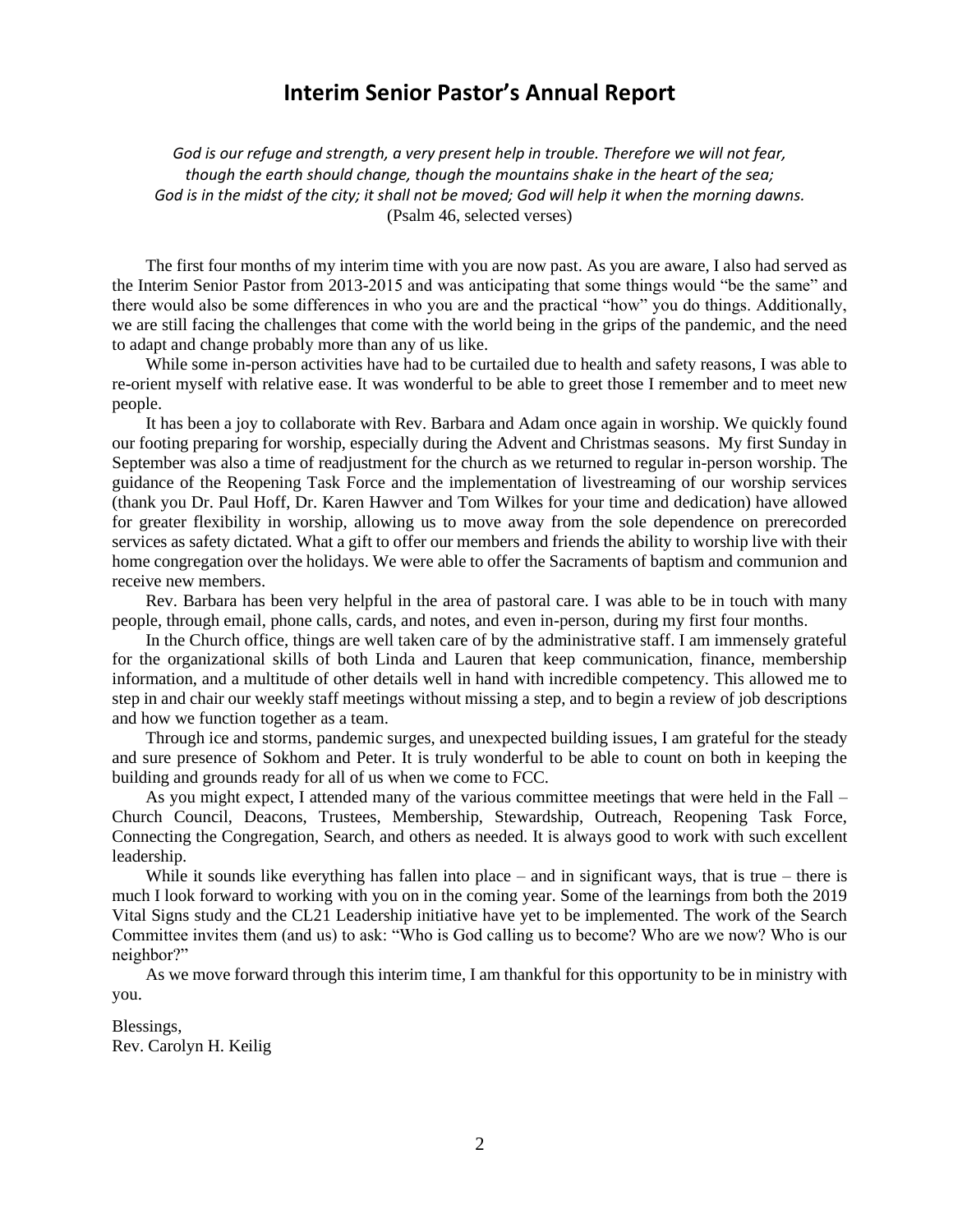#### **Associate Pastor's Annual Report**

I was ordained on May 16, 2021; and called to be Associate Pastor on the same day. Prior to that I was a Commissioned Minister in Pastoral Care and Director of Parish Care.

Due to COVID, I was unable to make a lot of in person visits, although when the weather permitted, I had lawn chairs in my car and would visit with people outside in their yards.

There was one nursing home that had a long table set up outside on the patio, and I was able to visit someone there, each of us sitting at far ends of the table. I make phone calls every day and people are now starting to be more comfortable having in-home visits since vaccinations and the church opening up. I coordinate the Parish Visitors group, although this year there were few visits made because of COVID, but the visitors were all involved in making phone calls and writing notes to the congregation.

I took part in most Sunday worship services, doing the welcoming, Call to Worship, and Opening Prayer as well as the Pastoral prayer, Prayer Concerns, and The Lord's Prayer.

I preached 10 times, performed one Baptism and four Memorial Services, and assisted in 5 Communion Services and led one Communion Service. I led the Ash Wednesday service and the Blue Christmas service. I lead the Morning Watch two days a week.

The church committees I sit in on are Connecting with the Congregation, Reopening Task Force, Membership, Open and Affirming, Outreach, Church Council, and Deacons. I also write a monthly column for the Window and help plan, contribute to, and put together the Friday Link.

I attend staff meetings and meet with Carolyn during the week to coordinate our visitations. Outside of FCC I belong to The Greater Manchester Clergy Association and sit on the Supporting Small Churches Committee of the United Church of Christ. I am attending a workshop group for newly ordained Ministers, facilitated by two United Church of Christ Ministers and Counselors.

I attended the Annual Meeting of the New Hampshire Conference - United Church of Christ and the Annual Meeting of the Hillsborough Association of the United Church of Christ.

I am continuing work on my Master's Degree from Sioux Falls Seminary, although I had to take a break from that work during the transition from Kevin's leaving until Carolyn arrived. I am so grateful to be Associate Pastor at FCC, and I am enjoying working with Carolyn, all the Lay Leaders, and the wonderful congregation.

God bless you all, Rev. Barbara Papagian

## **Director of Music Ministry's Annual Report**

He says, "I will declare your name to my brothers and sisters; in the assembly I will sing your praises." - Hebrews 2: 12

Before the pandemic, how often did we take singing in the assembly for granted? Who could foresee that singing in a confined space would be labeled a risky activity? And additionally, extra precautions such as vaccines, distancing, and face masks would be needed to provide a safer environment. Though we are clearly not out of the woods yet and have a way to go, there is hope at the end of the tunnel for brighter days ahead. FCC has been privileged to experience some bright moments during these darker times, and I couldn't be more thrilled.

The beginning of 2021 looked much different than the end of 2021. From January through the Spring, we still were worshiping solely online and utilizing our pre-recorded virtual worship model. One of the high points of this period was our Easter service which featured the New England Brass, our virtual choir, and a whole host of FCC people proclaiming "He is Risen, indeed! Alleluia!" What a moving service! As exciting as that was, however, much more was in store for us.

As we moved into the Spring and Summer months, it became clear that a reopening was soon upon us. During this period, I continued to produce virtual services along with playing for in-person services. After consulting with the Chancel Choir via Zoom, we decided to resume singing in the Fall using a modified schedule and safety precautions. Soon after, the Sabbath Bells also resumed rehearsals using the same protocols. Though not everyone was ready to return, it felt wonderful to make music once again with one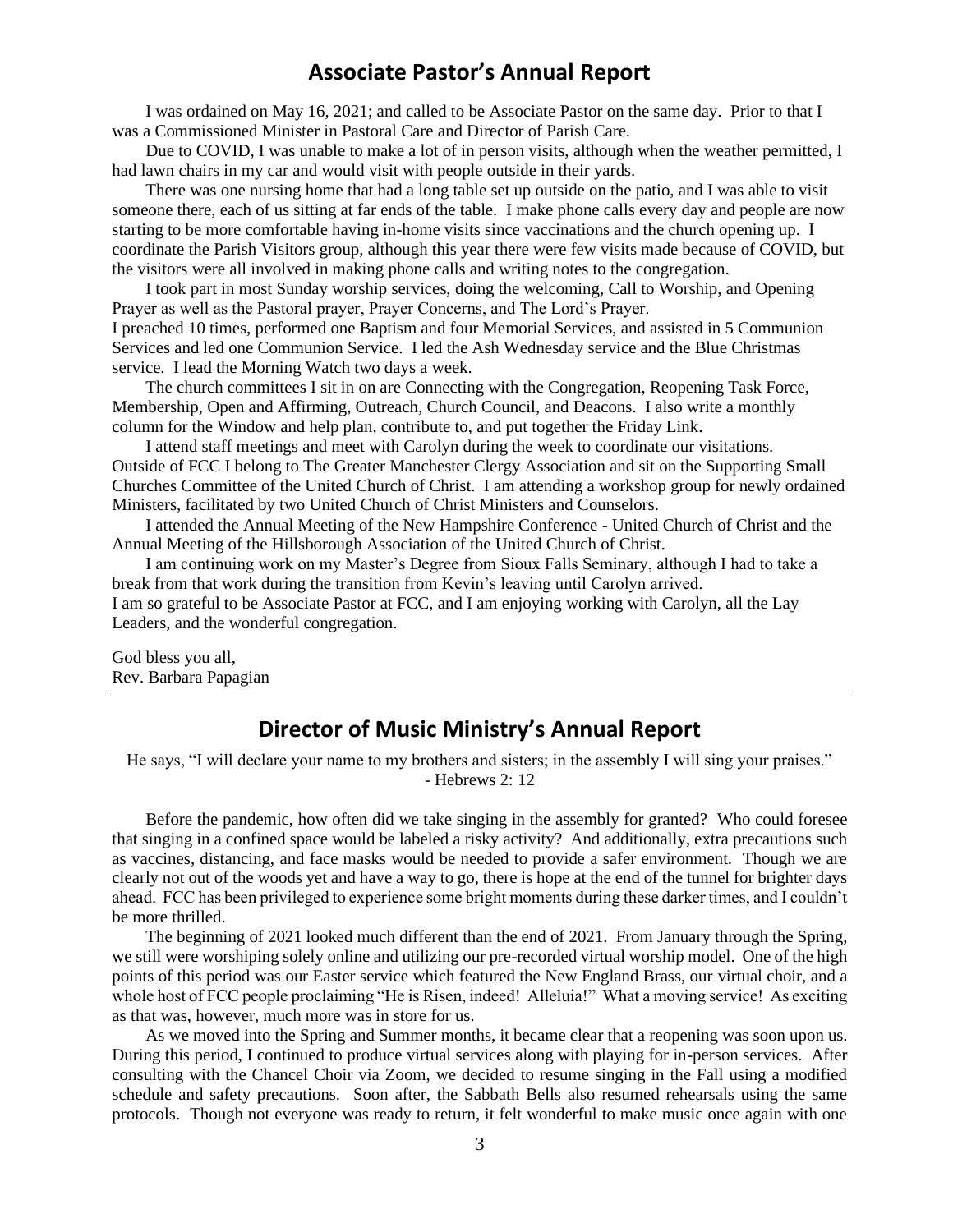another in the assembly. I give thanks to God and for all members of the Chancel Choir and Sabbath Bells for all the faithful service and dedication they provided during this time.

In addition to our reopening being a bright spot, we also received several more in the form of new people! We welcomed new and returning members into the Sabbath Bells which included Jennifer Jenkins, Kim Cashin, and Rev. Carolyn Keilig. Moreover, we welcomed two new musicians who also became fullfledged FCC members: Susan Wilkes and Elizabeth Blood. All of these folks were game changers for 2021. Their efforts along with returning choir and bell members made all things possible. In fact, I would venture to say that we not only survived but flourished. And not many churches would be able to make such a statement.

Towards the end of the year, we continued flourishing by learning new music, participating in special services such as the ONA Sunday, Thanksgiving Sunday, our wonderful "Harmony" Advent Sunday, and Christmas Eve service. Though it is easy to be ungrateful and cynical at times, we have a lot to be thankful for. We have certainly come a long way this past year, and I hope with God's help that we will continue that journey with energy, enthusiasm, and grace. May we forever make music together for God and one another.

Respectfully submitted, Adam Peithmann, Director of Music Ministry

# **Reports from the Ministry of Spirituality**

\* \* \* \* \* \* \* \* \* \* \* \* \* \* \* \* \* \* \* \* \* \* \* \* \* \* \* \* \* \* \* \* \* \* \* \* \* \* \* \* \*

#### \* \* \* \* \* \* \* \* \* \* \* \* \* \* \* \* \* \* \* \* \* \* \* \* \* \* \* \* \* \* \* \* \* \* \* \* \* \* \* \* \*

#### **Ministry of Spirituality Coordinator**

The Ministry of Spirituality area is comprised of a Coordinator, 3 Council Representatives, the Board of Deacons and numerous committees and groups that support worship and spiritual opportunities throughout the year.

2021 continued to be a year filled with changes and challenges. Covid continued to wreak havoc in our personal and church lives. The church continued to be closed and Sunday services were pre-recorded on Facebook. Thanks to Adam Peithmann for his dedication in producing our services each week along with all of the others who volunteered their time and talents. The ebb and flow of the virus eventually led us to a soft opening in June gradually increasing the number of weeks per month we offered in-person worship over the summer with a full opening in September. This was made possible with the introduction of a vaccine that helped bring the numbers down, along with the Covid protocols set forth by the Reopening Task Force. After discontinuing the pre-recorded online option once we fully opened in September, it became evident of the need to resume an online presence. Towards the end of November, we started to experiment with a livestreaming option for those who were not able to attend in person for various reasons. Unfortunately, by years end, we found ourselves with two new variants (Delta and Omicron) that brought about concerns as we hit record numbers of positive cases.

Rev. Kevin notified us in May of his decision to retire. His last Sunday with us was on July 11. This was an in-person service week and we had a small outdoor gathering for him. In June, the Interim Minister Search Committee met with Rev. Carolyn Keilig and she was willing to come out of retirement to become our Interim Minister with September 12 as her first Sunday with us. We had numerous guest preachers fill in the gap between Rev. Kevin's departure and Rev. Carolyn's arrival.

If the past two years have taught us anything, it is that we have become adept at adapting to whatever situation we were presented with. Every group, committee and Board that fall under the Ministry of Spirituality continued to be impacted by the pandemic in one way or another.

With the church still closed during Lent the Deacons organized a Palm Cross Drive-By in the driveway on the Saturday before Palm Sunday. They handed out about 60 palm crosses to members and visitors. The on-line Easter Service was spectacular! With the reopening in September, we were able to resume baptisms and communion following certain protocols.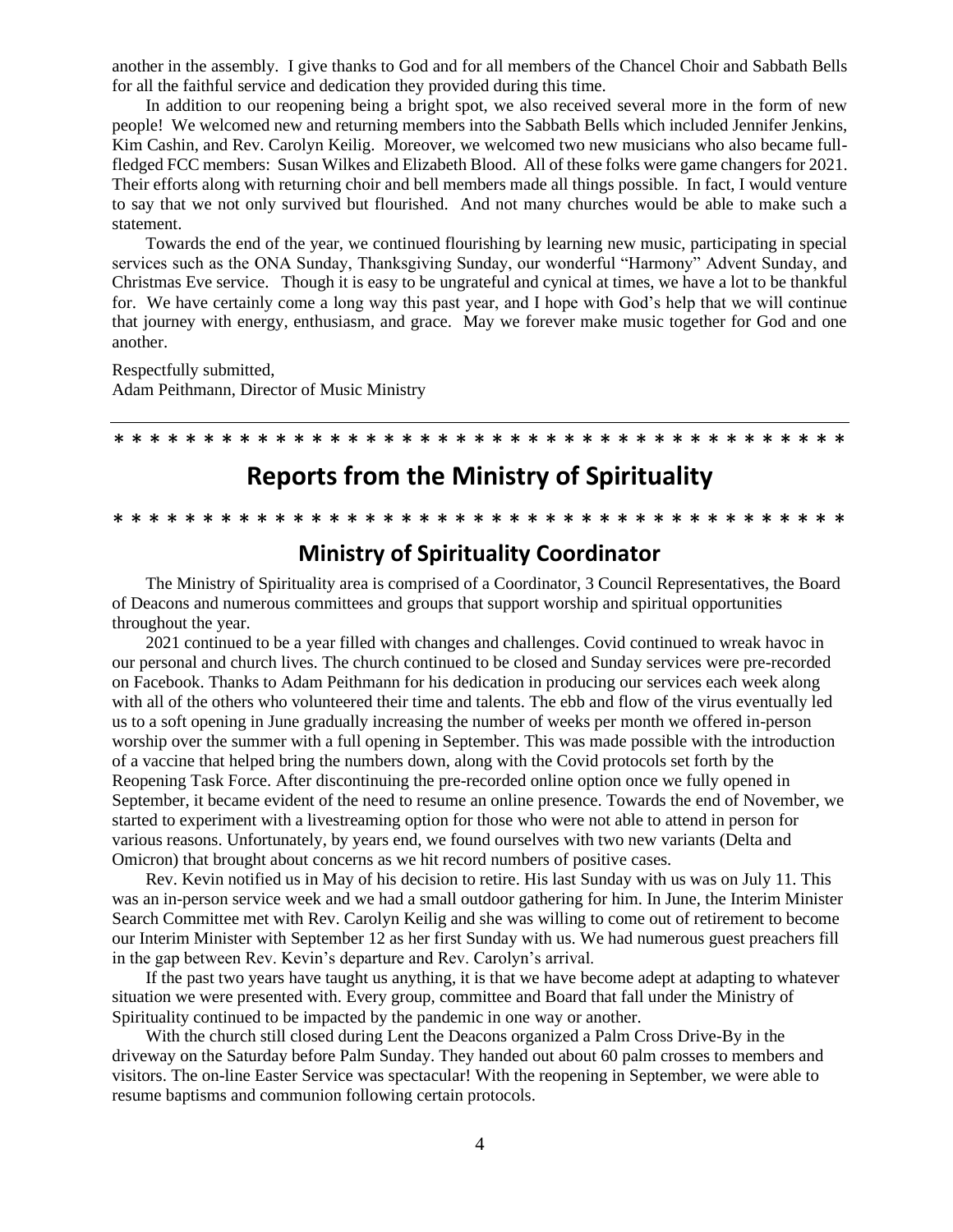May brought the much-anticipated Ordination and Installation of our very own, Barbara Papagian. How we wish we could have been in person for this special event but Barbara was supported by many, many members online via zoom. Barbara's Members in Discernment team honored her with a small reception after her ordination but we are awaiting a time when we can formally get together in person to celebrate this milestone.

The Open and Affirming Committee, led by Carol Soucy, was very busy throughout the year. Carol was a panelist for the NHCUCC Open and Affirming Conference in February. The Committee in conjunction with the Outreach and Music Committees hosted a Mark Miller Lecture in May. They also participated in the Annual Queen City Pride event in June. They worked with Barbara to create a meaningful service for the 4<sup>th</sup> anniversary of the Open and Affirming vote. Carol, thank you does not even begin to convey the appreciation I have for all you have done to keep the group working towards finding ways to live into the Open and Affirming Covenant.

The Quilt Ministry was active this year under the leadership of Carolyn Wilson and created 11 quilts. The members of the group all worked from home and only got together in person to bind the quilts. The quilts were displayed in the Sanctuary and blessed during the service on September 26. Thank you, Carolyn, for organizing and working unselfishly to make sure each step of the process went smoothly. Many thanks to all the quilters who worked on the quilts.

The Holly Berry Fair had its share of uncertainty this year. Over the summer the coordinators, Pam LeBlanc and Peggy Neveu, started to have in person workshops to work on crafts for the fair. As Covid numbers started to fluctuate and rise, a decision was made to postpone the fair for another year yet again. After further discussions and reconsideration, it was decided that it was not wise to open up to the public but offer an option to sell crafts to our members and friends after the church service on December 5. It was an extremely successful event and was exactly the normalcy that we all needed. Thank you to Pam and Peggy for your unwavering dedication through all the ups and downs over the course of the year and seeing the fair through. I'm looking forward to seeing what next year will bring!

Thank you to Peter Perich, Co-Chair of the Deacons, for his steadfast leadership through this challenging year. Thank you to the Deacons who will be stepping down after fulfilling their terms – Lisa Allen, Donna Willey and Tom Irving. All of you have played an integral part on this committee, and you and your contributions will be missed. I'm grateful to the Deacons who have stepped up and read scripture, participated in the communion services, or offered assistance in any area as needed.

Many thanks to the Usher Captains: Steve Payne, Kathy Nelson, Grant Dugan, Tom Irving and Sam Knowles and the ushers and greeters for working under the new protocols to make everyone feel welcome and safe each Sunday.

Pam LeBlanc and Terri Pattee continued to exhibit flexibility in decorating the altar for the Sunday morning services whether it was for a pre-recorded services or in-person services. Thank you both for your continued dedication and to all of those who provided flowers for the alter over the summer months.

Thank you to Peter Perich, Chair of the Audio Committee, for your faithful work recording the CD's each week for members of the congregation. In this second year of COVID-19, this work has been more important than ever in helping to get the worship service into the hands of those who don't have access to a computer. Thank you to the Outreach Committee members who delivered the CD's along with a copy of the Sunday News and/or Friday Link to keep members updated and connected.

Thank you to the Pastor/Parish Relations Committee (PPRC), chaired by John Curtis. They were very active earlier in the year as they continued to support Kevin with the challenges brought on by the pandemic, Pam's passing and through his retirement decision.

Many thanks to Barbara's Members in Discernment Team: Ellie Stetson, Pam LeBlanc, Tom Irving with Pastor Kevin as her Spiritual Advisor and Carol Soucy as her Personal Advisor. They were busy this year supporting Barbara as she worked on the final steps towards Ordination. This group has transitioned to become Barbara's Pastor/Parish Relations Committee (PPRC).

The Memorial Reception Team led by Pam LeBlanc was put into action one time this year for Barbara Hebert's off-site reception. Barbara was a valued friend of many and will be missed.

Thank you to Jennifer Longval, Chair of the CYM Committee. The committee has not been very active this year due to the fact that the children have not returned to in-person. The committee has been supporting Kelda York, Children's Ministry Coordinator, who has been reaching out to families and children online.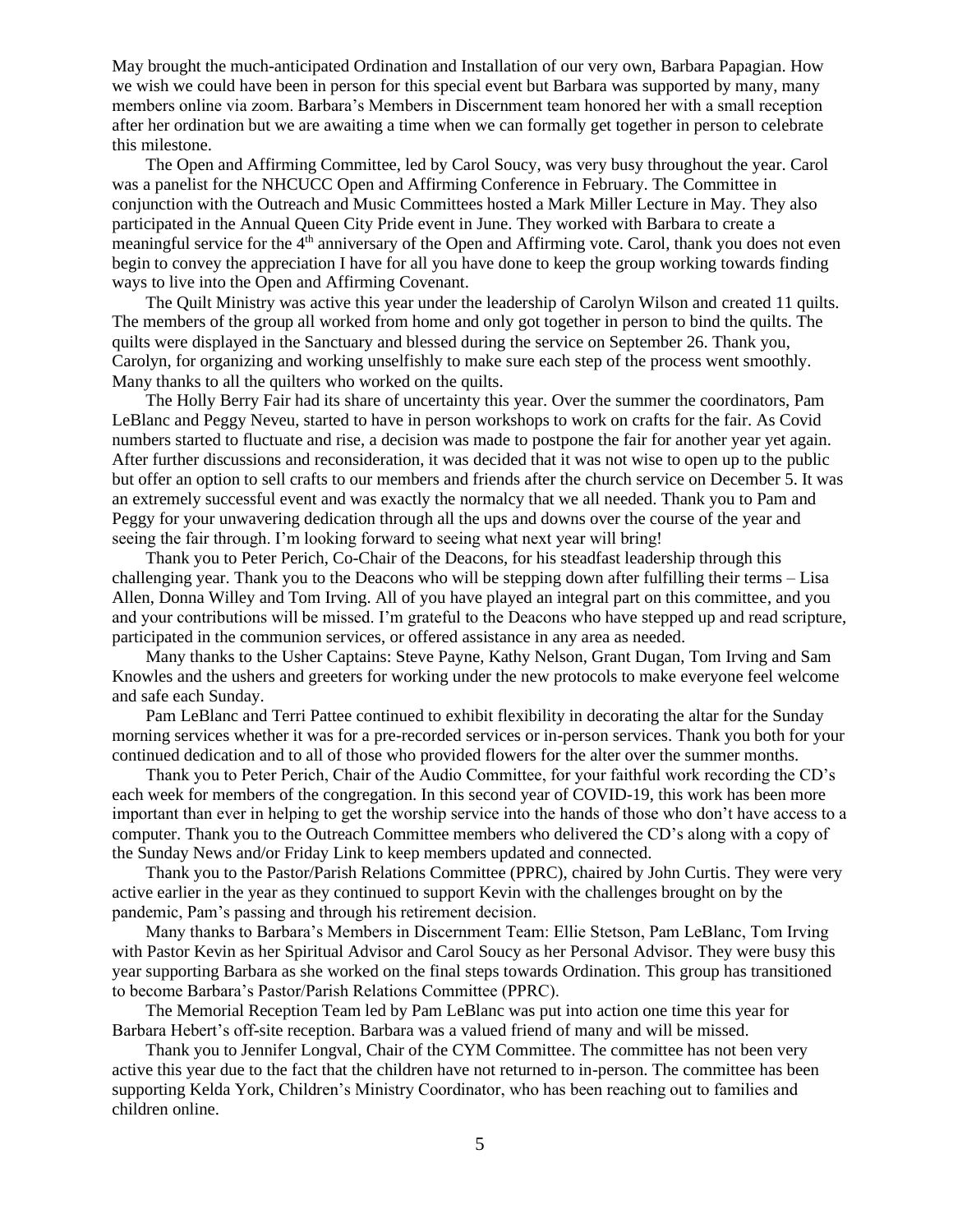Thanks also to Jennifer Longval, Becki Krueger and Joan Currier for serving as representatives on the Church Council from the Ministry of Spirituality area. Jennifer is finishing up her second term. It has been a pleasure to serve alongside you.

As always, I appreciate the support of Rev. Kevin Pleas, Rev. Barbara Papagian, Rev. Carolyn Keilig, Adam Peithmann, Linda Bonetti, Lauren Henderson, Kelda York and Selma Naccach-Hoff.

I was honored to also serve on both the Reopening Task Force and the Connecting the Congregation Task Force this year. I also worked with Rev. Carolyn to create the new Covid Baptism and Communion protocols.

Respectfully submitted, Jeanine Finefrock, Coordinator of the Ministry of Spirituality

# **Board of Deacons**

The Board of Deacons continues to develop and refine its role under the guidelines of the Ministry of Spirituality. The main objective of this eleven-member board is to collaborate closely with ministers, the former senior pastor Rev. Kevin Pleas, our current senior interim pastor Rev. Carolyn Keilig, and our associate pastor & director of parish care, Rev. Barbara Papagian in organizing and planning worship services, preparing for serving Communion, and assisting with baptisms. The Board of Deacons will continue to collaborate with the Director of Music Ministry, Adam Peithmann, when choosing music for the weekly services as well as the seasonal doxologies. Thank you to all our Pastors and Directors.

Though the Pandemic caused our abilities to do very few initiatives, these we did:

- Though Palm and Easter Sundays, 2021, were pre-recorded, the Deacons along with our ministers and youth director had a drive and pick up Saturday afternoon where people could pick up palm crosses and Sunday school goodie bags in our church parking lot. It also gave many church members who could not get out a chance to say 'hi' to other church members.
- The Deacon members each took a turn at doing a by-line for the Friday link.
- With the help of our Deacons, Rev. Barbara Papagian's ordination took place as a zoom meeting on May 16.
- The Deacons helped man the table for First Church at the Queen City Pride Festival.
- After a soft summer reopening of our church services, our church reopened in the fall.
- The Deacon's helped with a few baptisms this fall by distributing the baptism certificates and quilts.
- In October, the Deacons helped with the organization of a new way of distributing Communion during Sunday service and flags for worldwide Communion Sunday—Pandemic times.
- The Blue Christmas service was held in December with the help of Rev. Barbara Papagian and the Deacons.

 The Board of Deacons wants to express thanks to Team Captains: Steve Payne, Kathy Nelson, Grant Dugan, Tom Irving, and Sam Knowles along with their greeters and ushers for their willingness to be the welcoming faces for our congregation each Sunday morning and for taking on many more responsibilities during this time of the Pandemic. In addition, we would like to thank our livestreaming crew for their challenging work and long hours put into this evangelistic project. Thanks especially goes to Paul Hoff, Karen Hawver, and Tom Wilkes.

 Most of all, the Board of Deacons wants to thank Jeanine Finefrock, Coordinator of the Ministry of Spirituality, for her spiritual commitment, organization, and leadership during this tough, but successful year.

 A special thank you to Lisa Allen for acting as Scribe and to Lauren Henderson for her support and demanding work as the Front Office Assistant with any project brought forth to her for help. **Finally, thank you to the Deacons who will be moving on to different church duties after fulfilling their six-**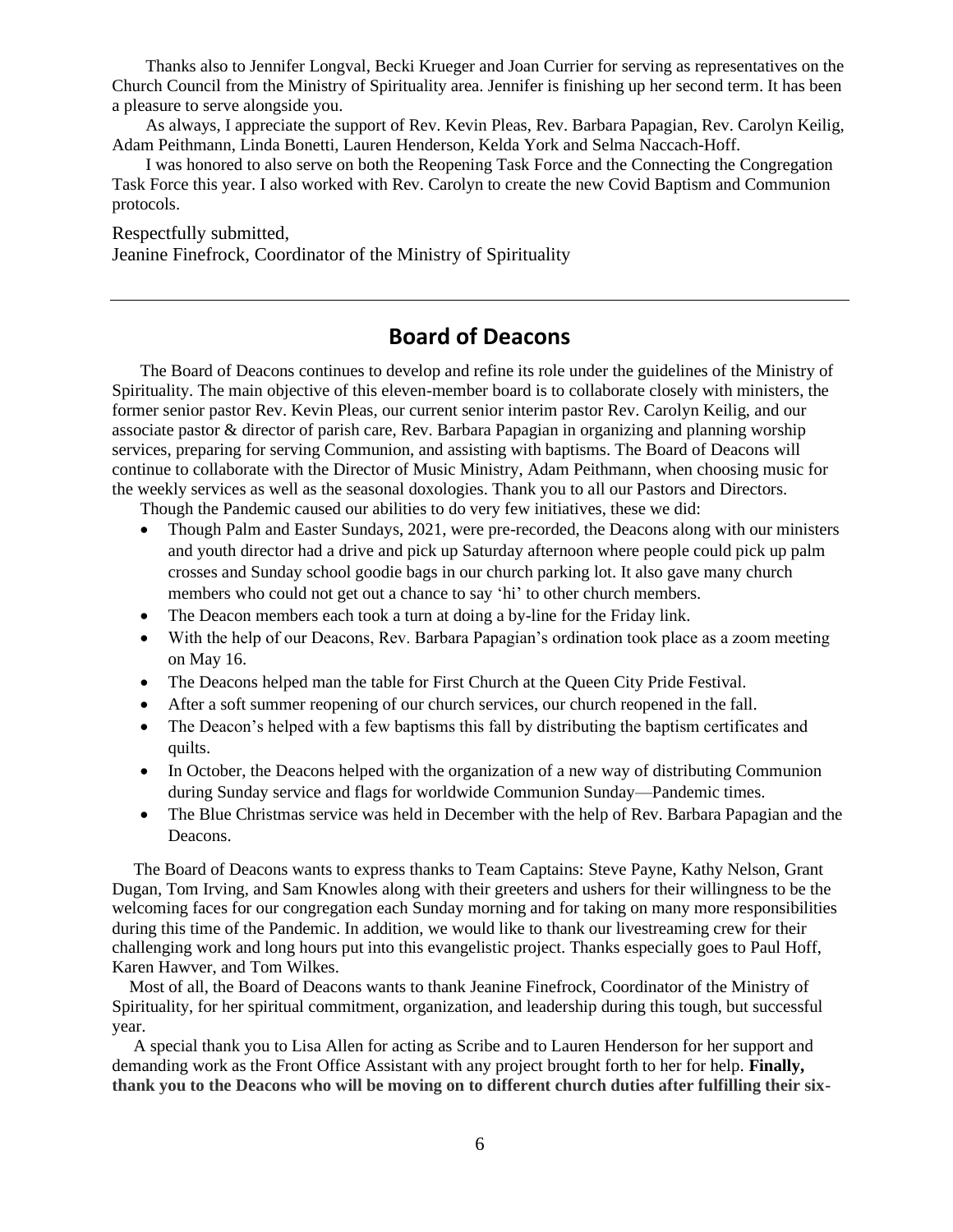**year tenures – Lisa Allen, Donna Willey, Jeanine Finefrock, and Tom Irving. They have all been excellent assets to our committee and church. Thanks again to the four of you.**

Respectfully submitted, Peter Perich, Co-Chair Jeanine Finefrock, Co-Chair

#### **2021 Board of Deacons**

Lisa Allen, Cal Bowie, Craig Finefrock, Jeanine Finefrock, Tom Irving, Becki Krueger, Sam Knowles, Peter Perich, John Rowe, Mark Sowa, Donna Willey

#### **Communion Committee**

The Sacrament of Communion is served to all who wish to receive it, following the tradition of our church. The elements served are non-alcoholic grape juice and bread, with a gluten-free option. People serving Communion are usually current members of the Board of Deacons. They are aided as needed by the Communion Deacons.

The Sacrament of Communion is celebrated during worship six times a year on what we call "Threshold Sundays." These included Epiphany Sunday on January 10, the first Sunday in Lent on February 21, Emmaus Sunday on April 11, Pentecost Sunday on May 23, World Communion Sunday on October 3, and the first Sunday of Advent on November 28.

The online Threshold Communions were celebrated by Rev. Kevin Pleas and Rev. Barbara Papagian until our reopening in September when Rev. Carolyn Keilig returned as our Interim Senior Pastor. The congregation was encouraged to participate by having the elements of bread and juice gathered in order to partake together at home as the ministers lead us in communion. We also celebrated Ash Wednesday on February 17 and Maundy Thursday on April 1 online.

We transitioned back to in-person worship in time for the World Communion Sunday and the first Sunday of Advent implementing new communion protocols. The congregation was invited to the front of the church by Guiding Deacons where they received the elements, in individual cups, from the ministers and 2 Serving Deacons and then returned back to their seats.

Chapel Communion was suspended for the year.

It is an honor for all of us to serve the Sacrament of Communion. Thank you to all the Deacons for faithful service throughout the year.

Respectfully submitted, Jeanine Finefrock, Co-Chair of Deacons

## **Connecting the Congregation**

Connecting the Congregation was formed for the purpose of finding ways to keep in contact with our church members during the Pandemic, while the church is closed. Out of this committee came the idea for the Friday Link, which has been so successful we will continue with it indefinitely. We coordinated with other committees to write notes, make phone calls, and think of activities we could do via zoom.

Now that the church is open, we will be meeting on occasion throughout the year to discuss ideas for the "Link".

Thank you to all the people and committees we worked with for your caring and support of our congregation.

Respectfully submitted, Rev. Barbara Papagian

#### **Greeters**

*"Contribute to the needs of the saints; extend hospitality to strangers."* Romans 12:13

Thanks to all of the greeters who have extended their hospitality to members, friends, and guests during our in-person services during this pandemic, and ensured our protocols are being met.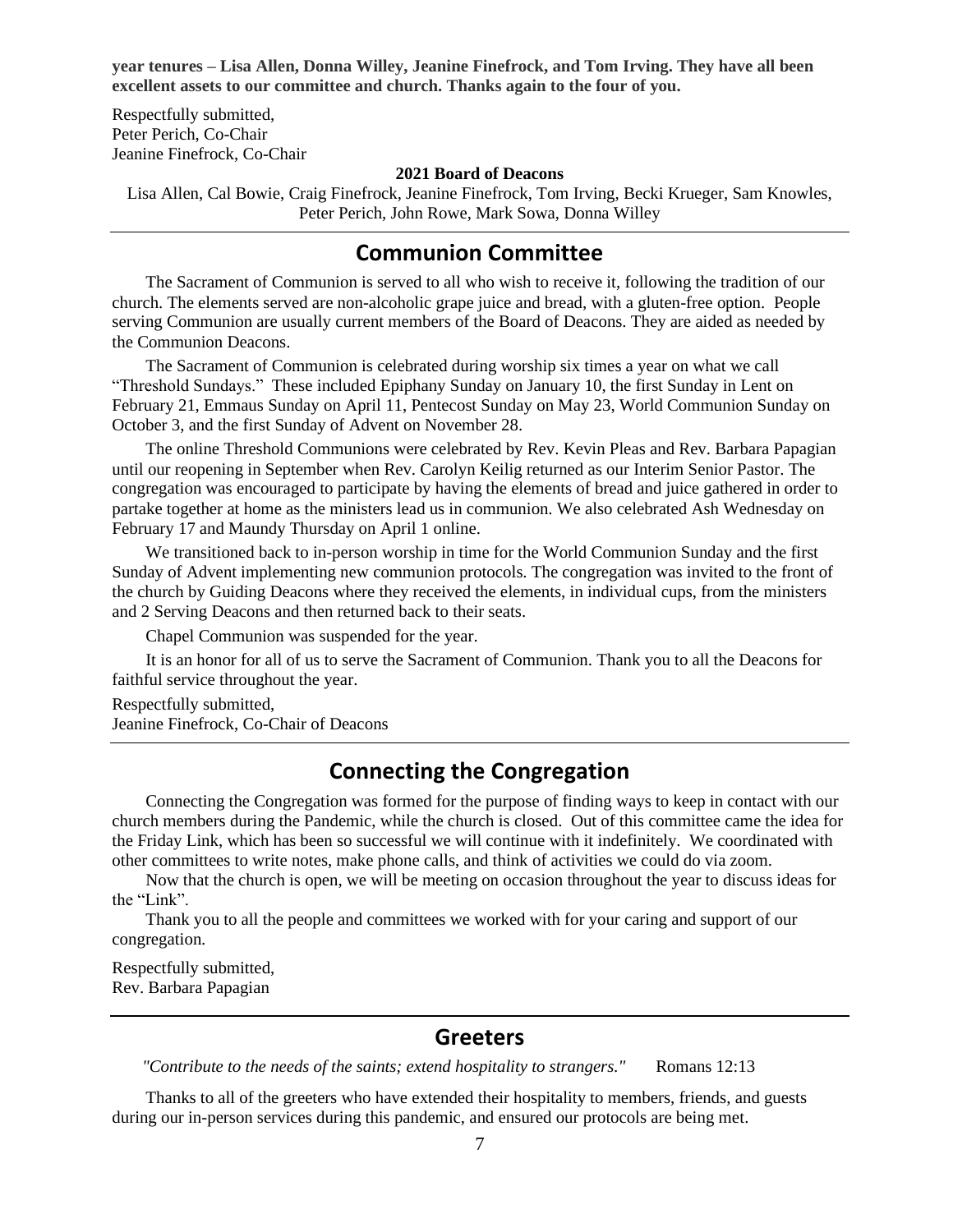As chairperson of the FCC Greeters since 2010, I have seen and felt the positive impact of friendly greetings as people enter our house of worship. Unfortunately, the pandemic has greatly altered our Sunday mornings. I enjoy and am inspired by this role at First Congregational Church. If you'd be interested in serving as a greeter, please contact me by phone or speak with the Chair of the Board of Deacons. We invite you to get involved in this important aspect of our ministry to God and to each other.

Respectfully submitted, Ethel Parker

## **Altar Design Committee**

It's been a bit less challenging for our team this year with the return of some in-person services, but we've been blessed by having plenty of people step up to help us with the big chores as well as summer flowers. Thank you to all our volunteers. As time goes on we hope there will be less supply chain issues (this is challenging for our florist as well) and this hard time in history will run its course in due time.

Respectfully submitted, Terri Pattee and Pam Leblanc, Co-chairs

## **Audio Committee**

*Mission – Provide the services needed to enable the congregation to be able to hear the church service and to record the service.*

It is the duty of the Audio Committee to set up the required number of microphones for the worship service each Sunday and record the service to make CD'S s for shut-ins or anyone requesting them. We also will record any other special services if requested. It is our pleasure to supply CD's of worship services and funeral services to the families.

Due to the recent pandemic, we have been recording Sunday morning services from home on Facebook. Many thanks to Larry Dearborn for standing by to help as these duties transition to me. If you would like an audio CD or DVD, please call the church office.

As we close out 2021, we have ordered new hearing assistance equipment so we will be ready for when we can gather together again.

Respectfully submitted,

Peter Perich, Building Manager

## **Open and Affirming Committee**

*You are a child, a child of God...* From the words Mark Miller's anthem

FCC's Open and Affirming Committee efforts during 2021 supported the words of our Covenant, that **everyone is worthy of God's love.** We worked with other groups in the Ministry of Spirituality area to ensure that First Church is a place of spiritual sustenance and growth for all who are on a faith journey, seeking meaning and purpose in life. The Open and Affirming Committee contributed to several worship services and offered opportunities for learning and ongoing education - through sharing "what we're reading" in *Friday Links* and continued to answer God's call through hands-on service efforts.

Several FCC members attended the *NHCUCC Open and Affirming* online conference in January 2021. ONA Chair Carol Soucy served on a panel with Andy Lang, Executive Director of the national ONA Coalition and representatives from other NH UCC Open and Affirming churches. The panel's topic was *We're Open and Affirming, Now What?* Carol shared the experiences of our committee and faith community and how we actively seek to *live into* the words of FCC's Open and Affirming Covenant.

During the winter months, committee members completed a small group book study of *Anxious to Talk About It: Helping White Christians Talk Faithfully about Racism.* The congregation was invited to tune into a related podcast, *Be the Bridge,* on the topic of building what Civil Rights leader John Lewis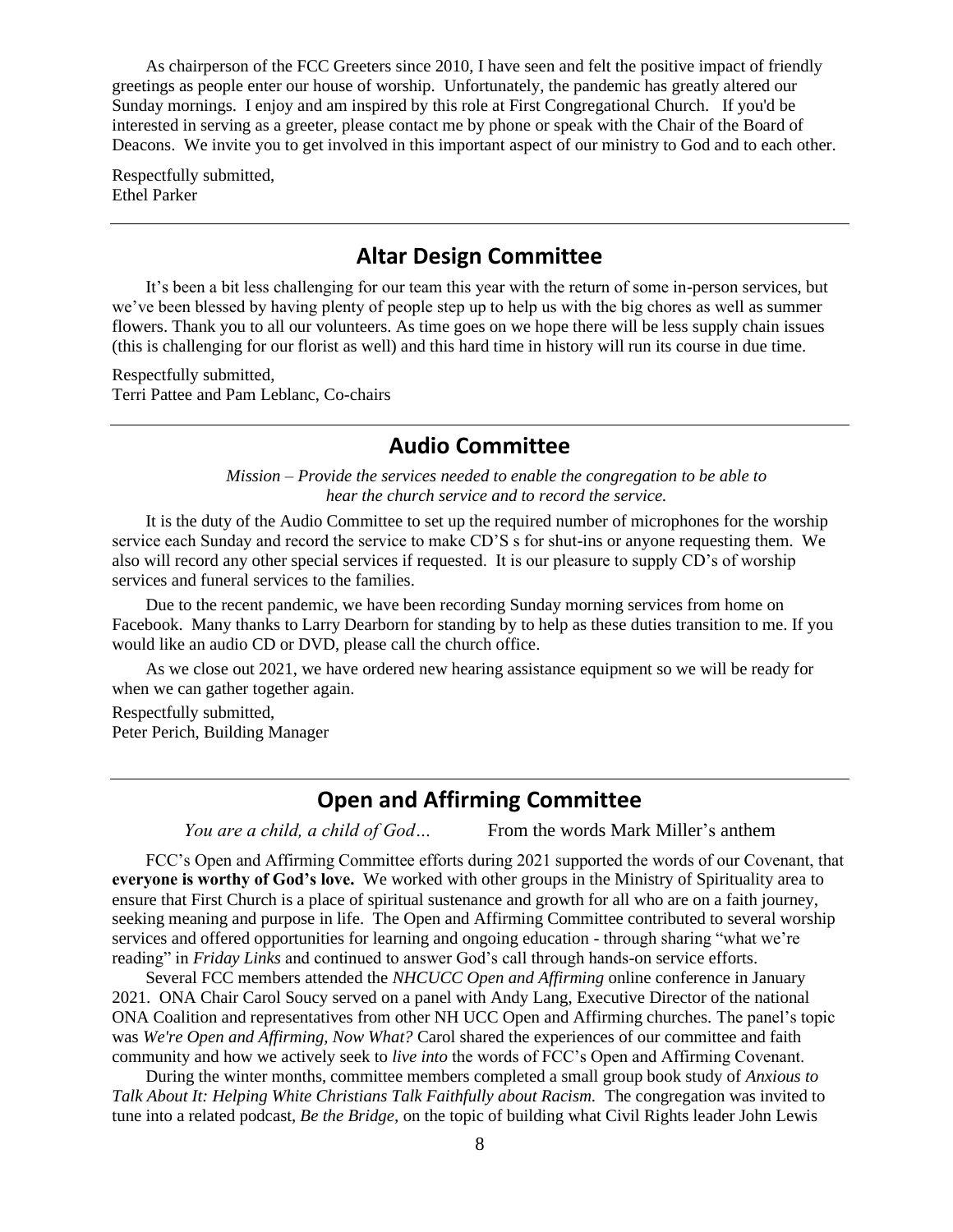called the *beloved community*. Several members offered reflections about the podcast in *Friday Links.* We also proudly invited our congregation to attend a lecture-recital with committee member, Elizabeth Blood. **"Celebrating Piano Music of Black Composers"** was offered by the Manchester Community Music School with Elizabeth as pianist, joined by Sean Parr, musicologist.

In May, FCC's Music Ministry, Open and Affirming, Outreach Committees, and the Church Council jointly sponsored **Draw the Circle Wide: An Evening with Mark Miller** on Zoom**.** Mark is well known as a worship leader, teacher, composer, and performer of sacred music. During 2021, Chancel Choir shared two of his most beloved anthems, "Christ Has Broken Down the Wall" and "Child of God." *We hope that our committee and our congregation will continue to mirror Mark Miller's passion – to help change the world through music and build God's beloved community - extending welcome and love to all.* 

Selected elements of the June 13 worship service highlighted **Pride Month**, to reaffirm the promises of FCC's Open and Affirming Covenant. The words of Associate Pastor Barbara Papagian's prayer called each of us to embody the "spirit of power and love," and "to be courageous and stand strong." On November 17, the committee joined with clergy, the Deacons, the Chancel Choir, and readers to observe the fourth anniversary of the congregation's vote to become an Open and Affirming congregation. These anniversaries remind us that there is more work to do to build the "beloved community" and let everyone know that they can find a spiritual home at First Congregational Church Manchester.

Our faith community joined hands in service and was well-represented with a booth at the **Queen City Pride Festival,** held at **Arms Park in June. We appreciated the participation and support of volunteers and committee members, who spoke with hundreds of people that day. With the help of office staff and Membership Committee, print materials about our church and FCC-labeled water bottles were distributed to many of the attendees.** 

We also supported the ongoing efforts of the *Connecting the Congregation Team* to support members and friends during the months apart due to the pandemic. Committee members sent notes, delivered CDs, and participated in online fellowship and social activities. The committee met regularly on Zoom. That video conferencing tool allowed our group to remain active and engaged throughout the year.

Thanks to Pastor Kevin, Interim Pastor Carolyn Keilig, Associate Pastor Barbara Papagian, Director of Music Ministry Adam Peithmann, all church staff, and the many friends and members of FCC that joined heads, hands, and hearts to keep our faith community active and connected during another unprecedented, challenging time. We ended the year with renewed commitments for faith-based study and action in 2022 and will continue to ask ourselves and our congregation how to enact God's love in our world. The words of Micah 6:8 offer inspiration and guidance for our shared faith journey.

> *"…And what does the Lord require of you but to do justice, and to love kindness, and to walk humbly with your God?"* Micah 6:8 (NRSV)

Respectfully submitted, Carol Soucy, Chair

**2021 Open and Affirming Committee**

Elizabeth Blood, Jeanine Finefrock, Jeffrey Frye, Karen Hawver, John Rowe, Kathy Rowe, and Carol Soucy, Chair.

#### **Parish Visitors**

Since COVID, the Parish Visitors were unable to make in-person visits, but they were all active in making phone calls and writing notes. Members also took part in the Blue Christmas Service. Thank you to Lucia Carlisle, Ruth Knowles, and Becki Krueger for their caring dedication.

Respectfully submitted, Rev. Barbara Papagian, Associate Pastor

## **Knitting Ministry**

The knitters were home again this year making our usual projects and ones for the Fair. We hope that the people who received our work were warmed in body and in spirit and those of us who knit were truly warmed in spirit. This year we donated: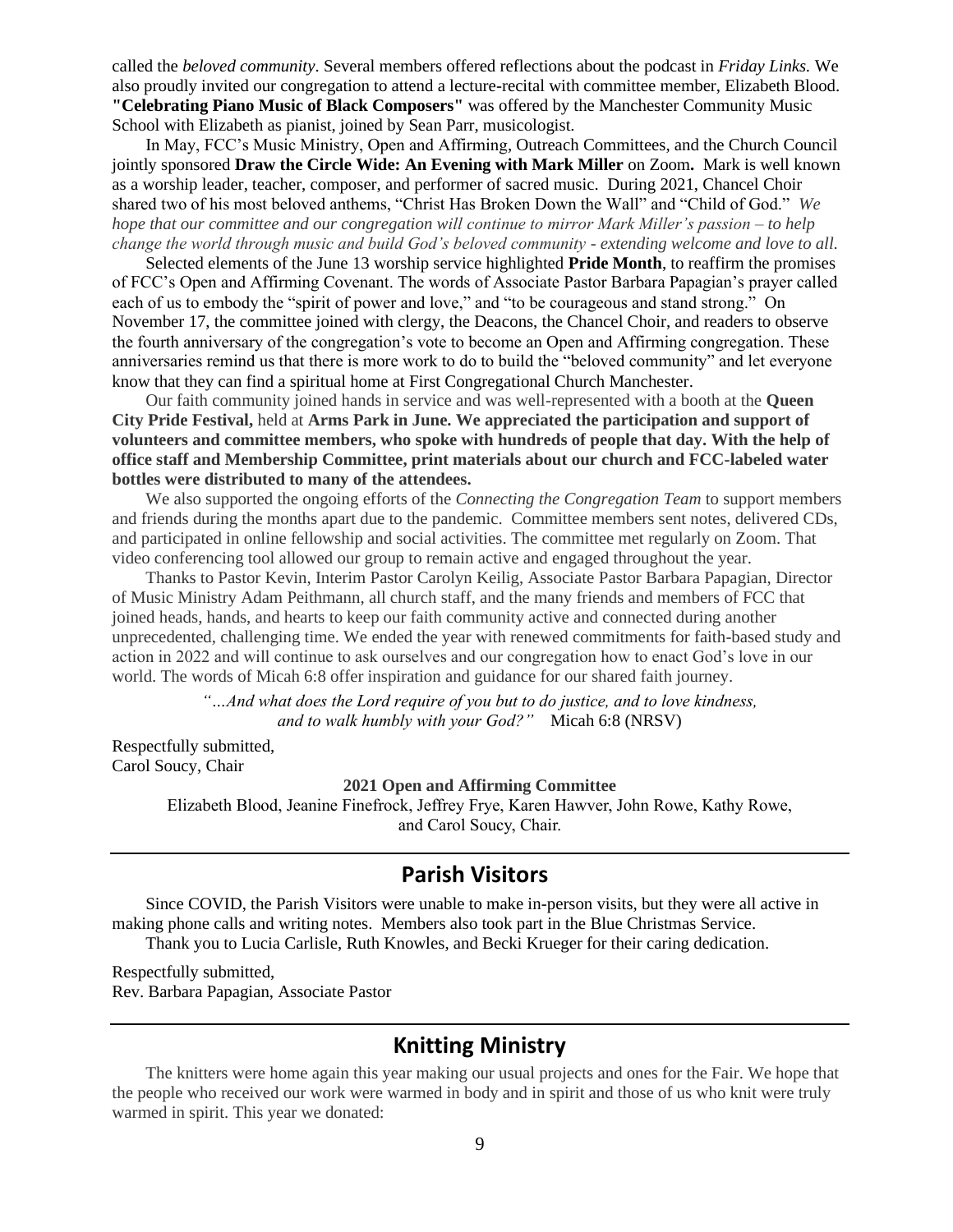- 3 Full-Size Prayer Shawls to FCC family
- 22 Pocket Prayer Shawls to FCC family
- 24 Balaclavas to be delivered to the New England Seafarers Mission
- 57 Children's hat and mittens sets to Bakersville, Beech St, and Jewett St. Schools, FCC food closet, and New Life Home for Women and Children
- 74 Adult Hats to Dismas Home, FCC food closet, Helping Hands Outreach Center, Liberty House, Manchester Mental Health Home on Brown Ave, and New Life Home for Women and Children
- 5 Scarves to Longmeadow Church for Manchester homeless people
- 185 total items

Who were "we"? This year, in alphabetical order, we were Ruth Allen, Diane Brown, Ellie Campbell, Carla Hickman, Pat McCarrick, Kathy Rowe, JoAnn Ward, and Donna Willey. We would welcome anyone else with some time to give for this very worthwhile mission and we continue to knit for future editions of our Fair. Completed items can be dropped off with Lauren at the church office, or at my home. Thank you to Lauren who is gracious as our go-between.

Many of us buy our own yarn, but some of us depend upon the generous people who donate yarn. In 2021 they were, again in alphabetical order, Jeanine Finefrock, Dick Jarvis & family, Carol Klardie, Peggy Neveu & Longmeadow Church, and the FCC Outreach Committee.

Thank you, and may our gifts help people feel the spirit of Jesus Christ and our church community.

#### Respectfully submitted, JoAnn Ward, Knitting Ministry Coordinator

#### **Quilt Ministry and Dress A Girl**

The FCC Quilt Ministry continues to receive fabric donations from our wonderful parishioners, despite COVID-19 again altering our sewing together efforts!

This year 11 quilts kits were made with fabrics and patterns coordinated by Carolyn Wilson and Jeanine Finefrock. Once the kits were sewn, we coordinated backs and bindings and brought them to the quilter. We gathered once over the summer to complete the sewing of bindings and labels. Our congregation, when in need, has truly loved receiving this lasting heartfelt reminder of our love and faith.

Dress A Girl discontinued our sewing circles, too. Although we aren't sewing, Linda Bonetti continues to receive boxes of dresses made by individuals from all over NH. It is wonderful to report that since we started these efforts, we have provided over 350 dresses for destitute girls around the world who are potential victims of predators and abusers. Linda delivered all our dresses on hand to Jackie Dewey, Ambassador for Dress A Girl of Southern Maine/NH, where they were shipped to Africa and many given to Vision International for 2022 mission trips to Guatemala, Ghana, Haiti and Zimbabwe. Sewers are encouraged to continue to create at home until we can reunite, offering a creative outlet during this time of isolation.

Respectfully submitted, Carolyn Wilson, Quilt Ministry Coordinator Linda Bonetti, Dress A Girl Coordinator

#### **Hospitality Committee**

The Hospitality Committee at First Congregational Church is normally a combined effort of many boards, groups, committees, and individuals to provide a Fellowship Hour after worship each Sunday. The Hospitality Committee schedules these groups on a monthly or weekly basis depending on the size of the group. The groups are responsible for setting up, serving, cleaning up and supplying the food items and punch each week. Items such as coffee, creamers, sweeteners, etc., are part of the Worship line item in the budget. In the summer we usually ask individuals or families to sign up for individual weeks to bring a light, refreshing snack for Fellowship Hour.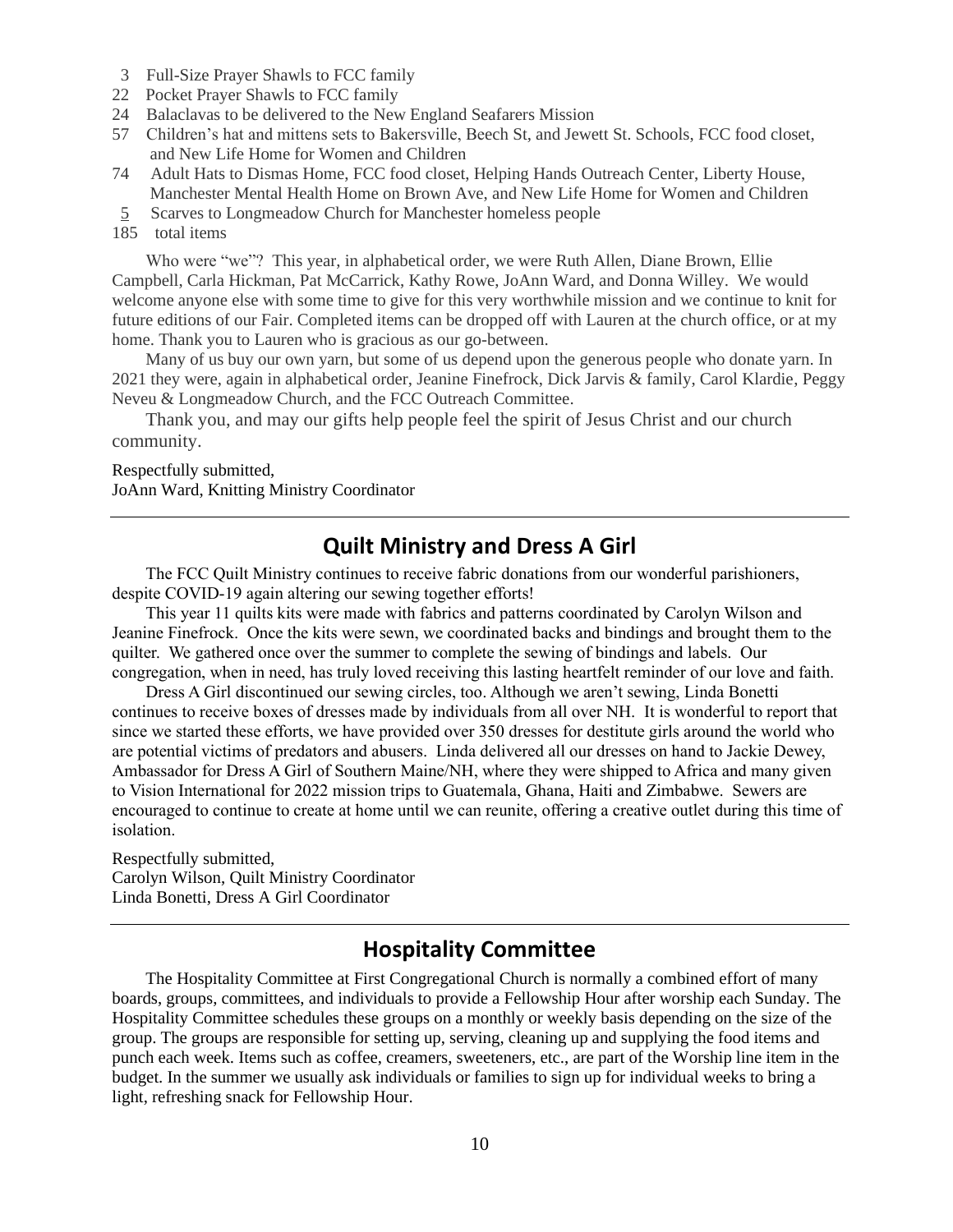Due to circumstances again this past year none of this occurred. Hope you were able to share a cup of coffee or tea as we watched worship together from our homes. Looking forward to the time when we can worship together in our beautiful Church and eventually gathering for some fellowship again.

Respectfully submitted, Cheryl McKenney, Hospitality Chair

#### **FCC Members in Discernment**

*"Member In Discernment" Status is a Covenantal Relationship between a person on a journey toward Authorized Ministry, the Hillsborough Association, and the person's local church.*

Barbara Papagian was approved for ordination at her Ecclesiastical Council on October 25, 2020. The next step in the process was for her to receive a Call from the church. Her Member in Discernment team worked on the Call, which was approved, and an ordination date was scheduled for May 16, 2021. Due to Covid, this took place online via zoom where she received support from many in the congregation. Her Member in Discernment team honored her the week after her ordination. We are still waiting for a safer time to celebrate as a congregation with her. Barbara is continuing to pursue her Masters in Divinity degree.

During the year, Rev. Barbara led worship on Sundays, assisted with Communion, performed 3 funerals (2 graveside only) and 1 baptism, led the Ash Wednesday and Blue Christmas services, and led Bible Study and the Morning Watch. She stepped up and took on more responsibilities during Rev. Kevin's absence and subsequent retirement and was a bridge until Rev. Carolyn arrived. We all owe her a debt of gratitude for her dedication in helping us through a challenging year. Thank you, Rev. Barbara!! **Barbara's FCC Ordination Support Committee:** Ellie Stetson, Pam LeBlanc and Tom Irving with Pastor Kevin as her Spiritual Advisor and Carol Soucy as her Personal Advisor.

**Barbara's FCC Pastor/Parish Relation Committee (PPRC):** Ellie Stetson – Chair, Pam LeBlanc and Tom Irving.

For the first time in a number of years, we currently do not have anyone in our care.

Respectfully submitted, Jeanine Finefrock, Ministry of Spirituality Coordinator

## **Children and Youth Ministry**

During 2021 the Children's Ministry Committee had 5 members: Lucia Carlisle, Scott Thornton, Kathy Nelson, Pamela Leblanc and Chair Jennifer Longval. We also welcomed Ellie Stetson and Kelda York to our meetings. Meetings for year 2021 were held via Zoom.

The majority of 2021 did not provide for in-person church / Sunday school lessons for your children. Again, as in 2020, Kelda York has gone above and beyond, putting together weekly email/remote Sunday School lessons and special activities our church families can share in at home. Kelda sends our families special themed activities, videos and lessons to keep a church connection while we are still apart. Our annual Advent Workshop and Luncheon was postponed again this year, however, Pam and Kelda made every Sunday in December an Advent Workshop Sunday for kids in attendance to make ornaments for the sanctuary tree.

Thank you Kelda and Pam for all your hard work keeping families connected this year! Here's hoping 2022 will allow for the return of Children's Sunday, Ice Cream Socials and Advent Workshop!

Respectfully submitted, Jennifer Longval, Chair

#### **Pastor/Parish Relations**

The Pastor Parish Relations Committee (PPRC) was comprised of four members – John Curtis, Grant Dugan, Bill Jones, and Carol Soucy. The committee typically met quarterly or on an as-needed basis to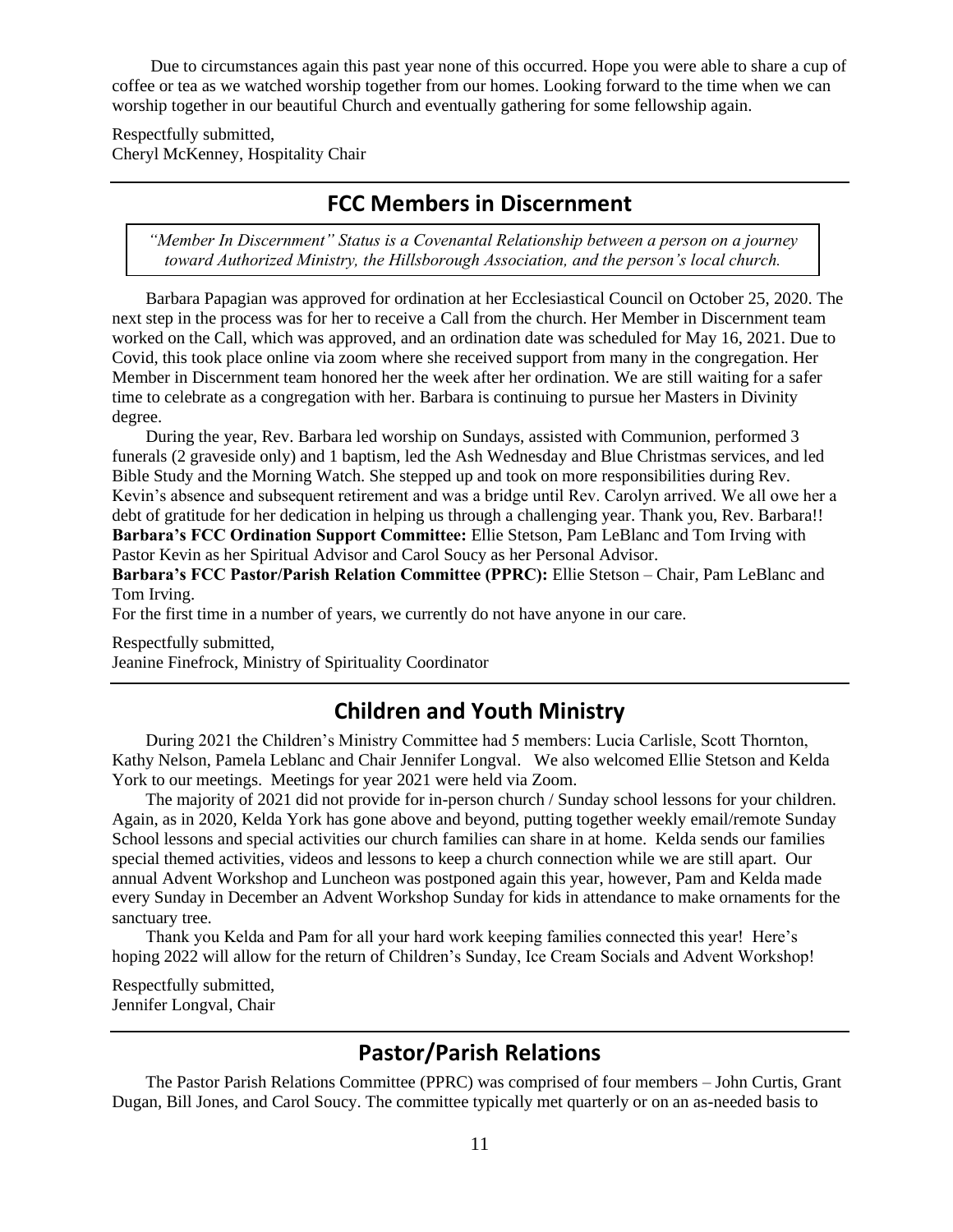offer support and counsel, seeking to maintain open communication channels and foster understanding between the congregation and our senior pastor.

The group met with Pastor Kevin in spring 2021, when he announced his plan to retire. We continued to meet and communicate – with Pastor Kevin, church staff, and Moderator Selma Naccach representing Church Council, to plan for the transition in pastoral leadership as well as Kevin's retirement reception on his last preaching Sunday, July 11.

Bill Jones and Carol Soucy also served with Church Council members Fred Simmons and Jeanine Finefrock on the search for our interim pastor. We appreciate the faithful service of church staff, lay leaders, and the support of the congregation during the time of change. Once Rev. Carolyn Keilig began her tenure with FCC, the committee disbanded per the process established for our PPRC.

Respectfully submitted, Pastor Parish Relations Committee John Curtis, Grant Dugan, Bill Jones, and Carol Soucy

\* \* \* \* \* \* \* \* \* \* \* \* \* \* \* \* \* \* \* \* \* \* \* \* \* \* \* \* \* \* \* \* \* \* \* \* \* \* \* \*

# **Reports from the Ministry of Mission and Outreach**

#### \* \* \* \* \* \* \* \* \* \* \* \* \* \* \* \* \* \* \* \* \* \* \* \* \* \* \* \* \* \* \* \* \* \* \* \* \* \* \* \*

2021 has been a year of loss and adaptation. The loss of our pastor, the deaths of several members, the continuing need for most meetings to be on Zoom, and the difficulty in worshipping as a whole community without opportunity for fellowship have left many of us anxious and depressed. Nevertheless, the committees of the Ministry of Mission and Outreach have found ways to remain active and to carry out their mission of bringing the church to each other and to the community.

The Senior Board was forced to cancel two of the senior banquets including a celebration of their  $60<sup>th</sup>$ anniversary. They did hold the Christmas banquet, which was enjoyed by a large number of our seniors.

The Women's Connection has adapted remarkably well as can be seen by their annual report below. They have planned a number of events on Zoom and others that allow for more social distancing. Attendance may have been lower for some of the events than in past years, but the opportunity for connecting with each other seems to have diminished some of the isolation imposed on us.

The Membership Team has welcomed new members to the church, a most welcome development. They have also worked very hard to provide us with an on-line photo directory which is now available to church members. This is something that has been wanted for some time and we congratulate the team on their accomplishment.

The H.O.M.E. team and the Meal Train team, organized by Liz Verity and Peggy Neveu, have continued their marvelous work with providing meals, writing cards and visiting. They have included cookies, some of which have found their way to the food closet where mothers with young children have been delighted to receive them.

Liz Verity as our representative to the Interfaith Women of New Hampshire has helped in organizing Zoom events that have contributed to a greater understanding between faiths in our community.

Although unable to meet in person, the knitters have managed to produce 185 items, including hats, mittens, prayer shawls and more. They continue to meet by Facetime every week.

Outreach has maintained a high level of activity in the community. In response to the closing of Hallsville School after several years of partnering, they have begun a new relationship with Bakersville. They have developed new relationships with Dismas Home. They have explored several avenues for providing assistance to the homeless and have begun supplying needed items to Shepherd's Way.

Despite a second year of closings and isolation, the committees of the Ministry of Mission and Outreach have continued to bring to the church members and to the community the good news that they are cared for. We are grateful to all of the individuals who together make up this wonderful congregation.

Respectfully submitted,

John Rowe, Ministry of Mission and Outreach Coordinator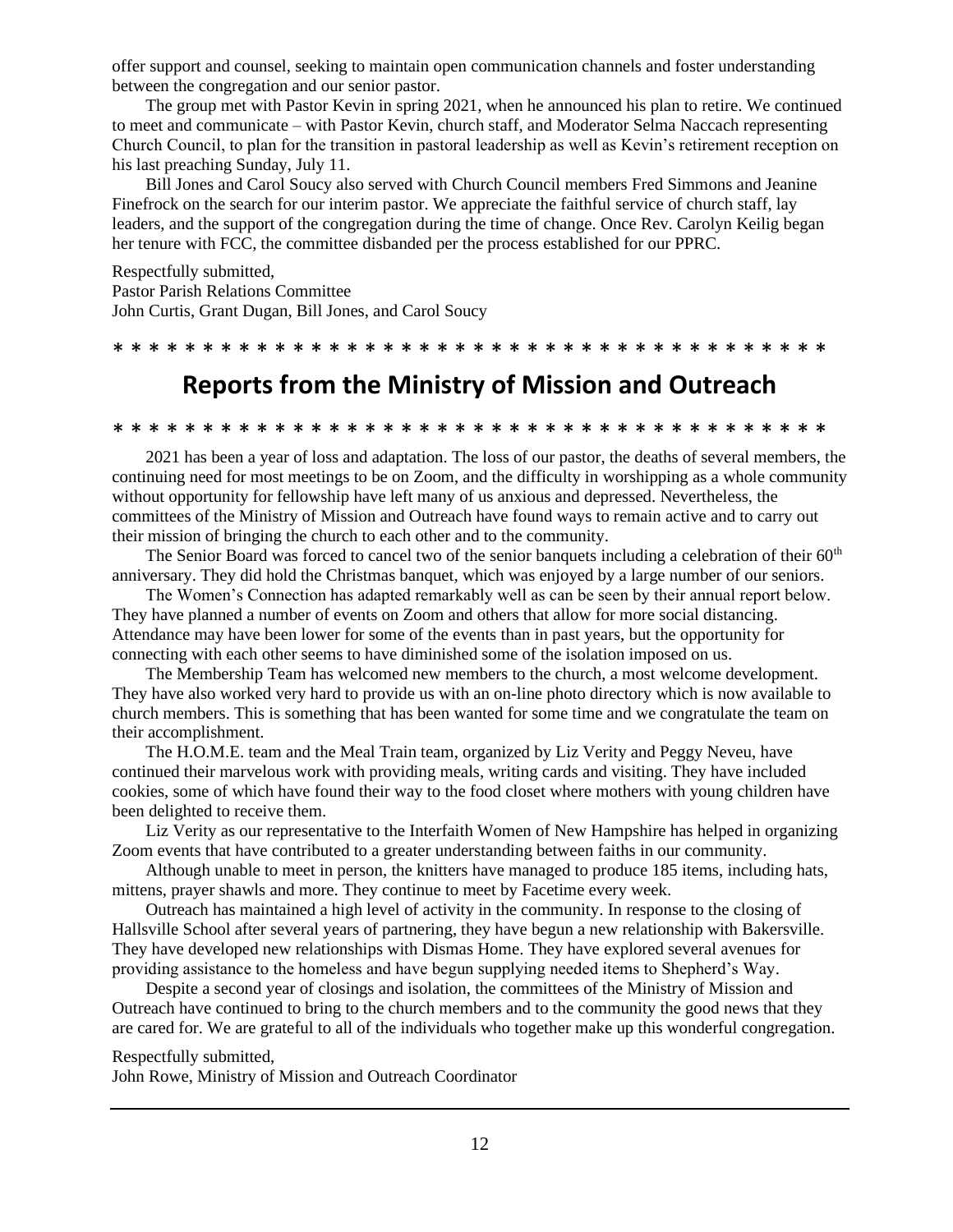#### **Outreach Committee**

2021 has resembled 2020 more than we had hoped. Both our church and our community have suffered. Nevertheless, our congregation and our Outreach committee have risen to the occasion, working to maintain those projects we can and looking to find new ways to help.

The food closet has been inconsistent. There are several families that rely on us to supplement their nutritional needs. For a time, we were giving bags of food that required no preparation to the homeless. Unfortunately, this contributed to the misuse of the church grounds and we were forced to discontinue the practice. We still receive lots of requests for food, including many mothers, and have been able to meet the demand. Many thanks to members who have brought in donations and to the Meal Train who have contributed soup and cookies. Special thanks to Lauren Henderson who manages the donations with caring and compassion; she is one of our church's greatest assets.

In February, we again participated in the Greater Manchester Clergy Association's Souper Bowl. Instead of asking church members to go to supermarkets unvaccinated during a pandemic and then bringing them to church, we decided to ask for cash donations and to count each dollar as one food item. We raised \$1497, a new record. The GMCA has requested, however, that this year we collect food items.

We have added to the agencies that we support this year. One of them is Dismas Home on the west side of Manchester. This is a home for women who have been incarcerated for drug related problems, have completed their sentence and now want to overcome their addictions. It is a small, intensive residential program with only 8 beds. The women receive counseling and education in organizing their lives. We have donated funds and have included them in the Angel Tree program.

Another agency is the Elliot. In June we sponsored a drive for children's books that the Elliot gives out to parents to read to their children. The committee, using Manchester Fund monies, was able to match the donations two to one. We were able to present around 275 books. We are grateful to Paul Hoff for introducing us to Kelly Rafferty and this program.

Like last year, many activities could not be held in person. They include the Walk Against Hunger, Christmas in July, the ENA dinner and Church World Service Mother's and Fathers' Day programs. We did donate financial support, gift cards and donations from the congregation. We will be pleased when we can participate in person again.

In the spring we received word that Hallsville School would be closing, and their students sent to other schools. We held a luncheon for the teachers to say goodbye and to thank them for their dedication to the children. After some discussion and exploration, we formed a new partnership with Bakersville School. We have provided them with Market Basket gift cards for families with emergency inadequate food supplies. The preschool program connected with the school expressed a need for booster seats for some of the families. We have provided 11 to date. The biggest need identified was for sneakers and boots for the children. To date we have supplied them with close to 40 pairs, about half coming from donations by church members. We are so grateful to have such a generous congregation.

As if Covid19 were not enough of a disaster, there have been earthquakes, hurricanes, fires, floods, refugees and a lot more. We have sent additional funds to the UCC for disaster relief.

In November we provided a total of 15 Thanksgiving baskets consisting of hats and mittens and a \$50 Market Basket gift card to families at Bakersville, Beech Street and Jewett Street Schools. We provided 10 gift cards each to the social workers at Christmas. One of the social workers told us that she had been especially worried about one family for whom, she feared, there would not be enough just before receiving our email that we would be delivering the cards.

We structured the Angel Tree differently this Christmas. Instead of asking for a particular gift for a specific individual, we handed out stockings to members of the congregation. They were asked to fill the stocking with small gifts and toiletries for a male or a female at one of the agencies. Members reported that they enjoyed shopping for the gifts and feedback was positive from the agencies.

Our exploration of ways to assist the homeless in our community has taken some time as we want to be sure that the funds we spend are put to the best use. The increased presence of homeless individuals on and around church property has added some urgency to our quest. The search has been an education in the complexity of the situation. A subcommittee, chaired by Justin May, has taken the lead and worked very hard and very well. Presently, we are exploring working with an organization named Shepherd's Way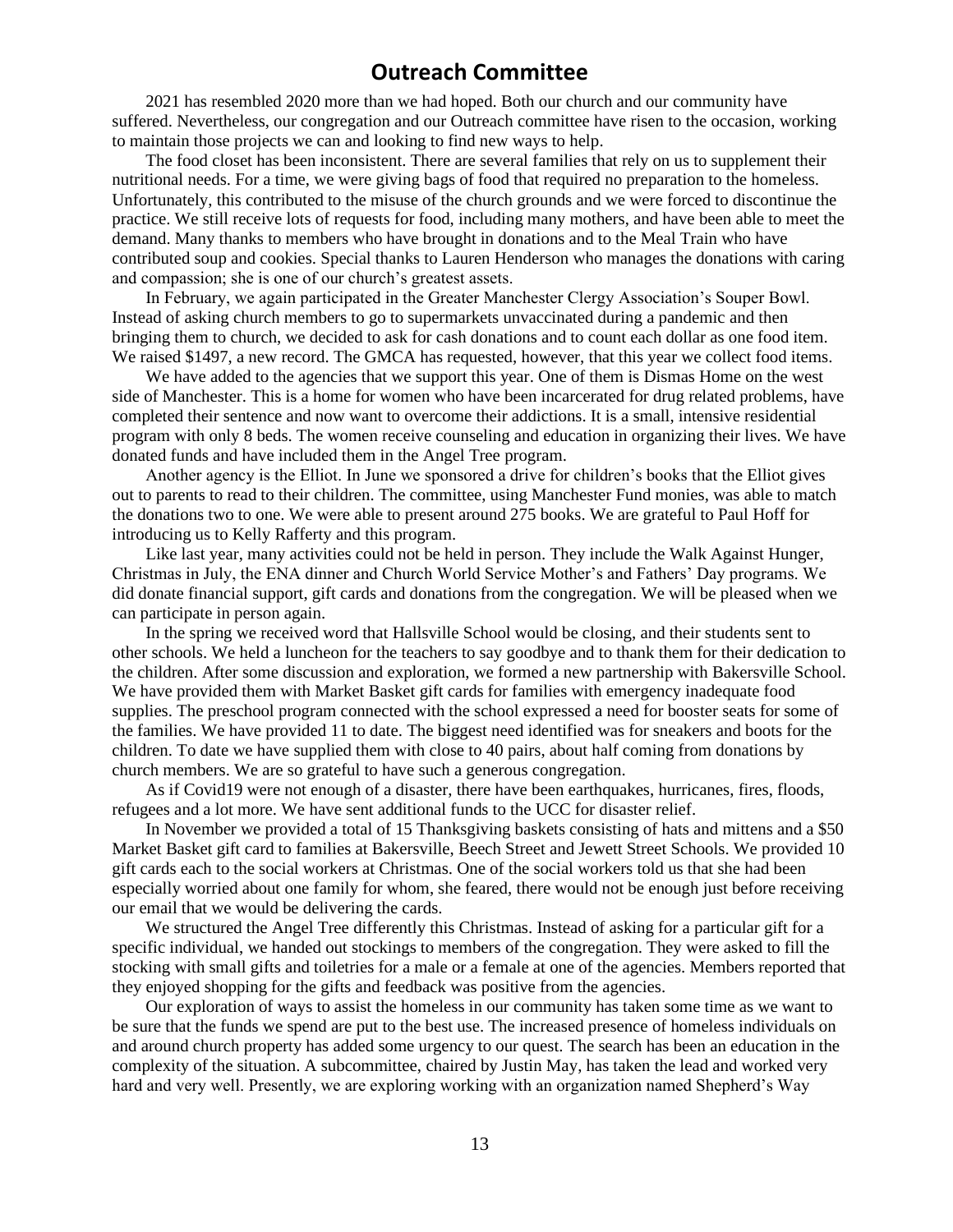which provides items directly to the homeless. We have purchased and they have distributed items like thermal underwear, tents, and other items. We plan to continue to explore ways to assist this project.

The committee would like to express our gratitude to Lucia Carlisle for her invaluable assistance and advice in our efforts for due diligence in evaluating the financial reports of organizations that we have considered adding to the list of those to whom we donate. The Outreach Committee is grateful to FCC and to all of the members of the congregation for the tremendous support we receive for our work. Together we bring God's love to those most in need of it. The committee chairpersons also wish to express our gratitude to all of the members of the committee who work incredibly hard throughout the year.

Respectfully submitted, John Rowe, Chair

#### **2021 Outreach Committee Members**

John & Kathy Rowe (co-chairs), Sam and Ruth Knowles (Treasurer), Marsha Neubert, Sue Clement, Devin Clement, Elizabeth Robertson, JoAnn Ward, Linda Bilodeau, Zane Knoy, Eric Gagnon, Karen Hawver, Sue Curtis, Carolyn Lane, Maggie Jesperson, Justin May and Susan Stiles.

#### **H.O.M.E.**

In 2021, as a result of Covid -19, all usual outside volunteering opportunities for us have not taken place, even the work we did last year at the Hollows Garden did not happen this year as the FIT/ New Horizons organization decided not to open the garden this year. Hopefully, UpReach will start again in March, followed by more opportunities by the end of the year.

H.O.M.E. made a \$300 donation to Little Farms Church, in River Ridge, Louisiana, towards their recovery efforts after damage incurred by Hurricane Ida earlier this year. This was one of the churches that were our hosts when a group from FCC took part in recovery efforts after hurricane Katrina in 2005. **English for New Americans Program**

Due to Covid -19 our activities with the English for New Americans program have not taken place this year. As volunteers, we have missed working with the students but have been able to continue our connection with the program with the help of the Outreach Committee who donated grocery gift cards which were given to students by their teachers along with cards with a holiday message from FCC. **FCC Meal Train** 

# Peggy Neveu and Liz Verity continue to co-ordinate the FCC Meal Train, which provides a

connection between those who receive a meal or special treat, and those who prepare and deliver. Taking the time to say "we care about you" in this way is proving to be rewarding for the preparers, and much appreciated by the receivers.

Peggy and I would also like to thank Joan Currier, Martha Perich, Nancy Simmons and Jim Fogle who have helped us during 2021 with weekly notes and birthday cards, another way for us to continue connecting. We hear just how these notes and cards brighten someone's day!

We thank everyone who has provided food, delivered meals and goodie bags. This year we have delivered 31 individual meals and provided a weekly vegan meal for Sue Curtis during her Chemo treatments. Cooks had fun learning vegan recipes, always good to learn a new skill.

Other Meal Train deliveries included 40 goodie bags (containing soups, cookies and muffins) and cookie bags to those whose meals are provided for them.

In appreciation of the exceptional job they did, we sent Valentine cards to those who participated in virtual choirs, and cookies in September to choir members and musicians when they started to perform live for us. Cookie bags have also been given to members of the FCC staff as a Thank You for all they do.

Over the course of the year, cookie bakers from FCC have provided approximately 1,500 cookies for the UpReach Therapeutic Riding School in Goffstown as a Thank You from FCC to the essential workers taking part in a program called Caring Connections. It proved to be a popular Outreach among the bakers at FCC who lovingly baked cookies in huge quantities.

New Scholastics books were donated by Tiny Tot's Preschool in Auburn to First Congregational Church's Meal Train. These were given to UpReach Therapeutic Riding Center for kids ages 8-17 years who are taking part in their *Resilience Reins,* a program for kids at risk in the city. Thanks to Peggy for making this happen!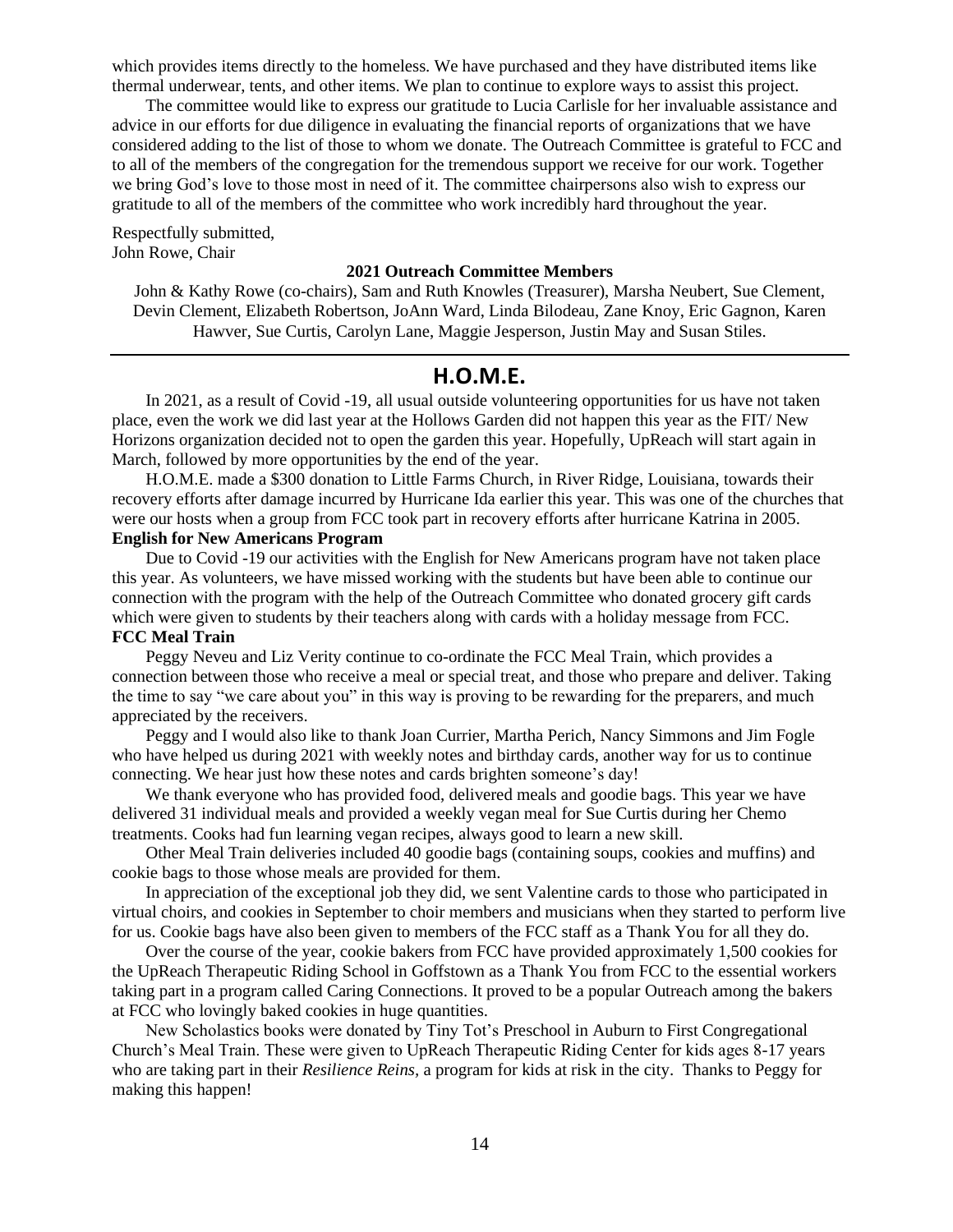We also have given extra cookies and muffins to our Food Closet and to Liberty House with numerous different donations the Meal Train received, items such as fresh fall apples, Ensure drinks and a large quantity of Depends.

I am deeply proud to be part of this Congregation and am always amazed at the generosity of your hearts.

Respectfully submitted, Liz Verity, H.O.M.E Coordinator

#### **In-House Missions: Outside Groups Using the Building**

We continue on our long road out of the Covid-19 pandemic. We've been on a roller coaster of open then closed and now open again with protocols to the many groups who house their programs at FCC: English for New Americans and the tutoring/citizenship programs, AA, scouting groups, Korean Church, NH Gay Men's Chorus, and the food closet. Some committees meet in person, but many continue to meet on Zoom. We all follow the guidance of our Re-Opening Task Force and clergy.

**English for New Americans and Citizenship Classes:** Sponsored by Southern New Hampshire Services. We are a proud partner in this enterprise, which serves the Greater Manchester area. Barbara DelloRusso continues as Coordinator, and together with her dedicated staff, they do a remarkable job helping immigrants to assimilate into our society. The space for 12 English classes has been provided by FCC for 17 years now and this program continues to serve well over 200 foreign-born persons, Monday through Friday all year long. In addition to the English classes, the program includes multiple Citizenship classes, and tutoring. Teachers continue to be innovative with their approach, paying close attention to protocols, with many doing virtual learning. Where there's a will, there's a way with ENA!

The 16th Annual ENA Holiday Dinner was cancelled in December again this year, but gift cards were given to teachers for their students from FCC. We hope to have a celebration in 2022 welcoming back everyone.

Southern New Hampshire Services offers a monthly reduced building space donation to help defray costs.

**Korean Presbyterian Church:** For over nineteen years on Sunday afternoons, Pastor Jang has led a group of Koreans in worship, education, and fellowship meals. Pastor Jang's congregation may be small, but they are truly committed to their faith. Pastor Jang and a small handful of his members have used the chapel for less than 5 people. We continue to provide the space to Pastor Jang and his congregation free of charge and I know we can all agree that it is always a pleasure being able to help our Korean friends. Pastor Jang has also expressed his deep gratitude for the giving nature and generosity of this congregation and his church does contribute to our church offering, which we do deposit as a building space donation.

**Alcoholics Anonymous:** When Covid-19 forced the closure of our building to the public, unfortunately AA was one of the victims. Queen City AA, coordinated by DT Lewis, is the oldest AA group in NH, so it was a difficult decision for DT to step down as he follows the seas of change, literally, sailing into the southern sunset...a lifelong dream. In 2022, a new AA group coordinator will be taking advantage of our space.

**Girl Scouts:** All of our dedicated Girl Scout leaders deserve a huge thank-you for nurturing and grooming the young people of America who are the future! Girl Scout troops continue to use our space for their Tuesday meetings as protocols allow, keeping the Girl Scouts' values and traditions alive.

**New Hampshire Gay Men's Chorus:** It's a joyous place on rehearsal nights when the NHGMC practice for their biannual extravaganzas! Luckily they came back to rehearse for their Winter 2021 concerts, and continue with a strong schedule for 2022.

**Special Olympics Young Athletes:** In our fourth year, the Special Olympics Young Athletes program for 2-7 year olds with and without disabilities started up again in September. Students from SNHU teamed up with volunteers from FCC, under the amazing leadership of Coach/Coordinator Bill Jones, to introduce these kids to an exercise program to teach teamwork and increase physical skills. We met at the SNHU Hospitality Center. Eight youngsters and their parents followed strict protocols to participate in the first 8-week session unfortunately cut short after only 4 sessions due to Covid-19.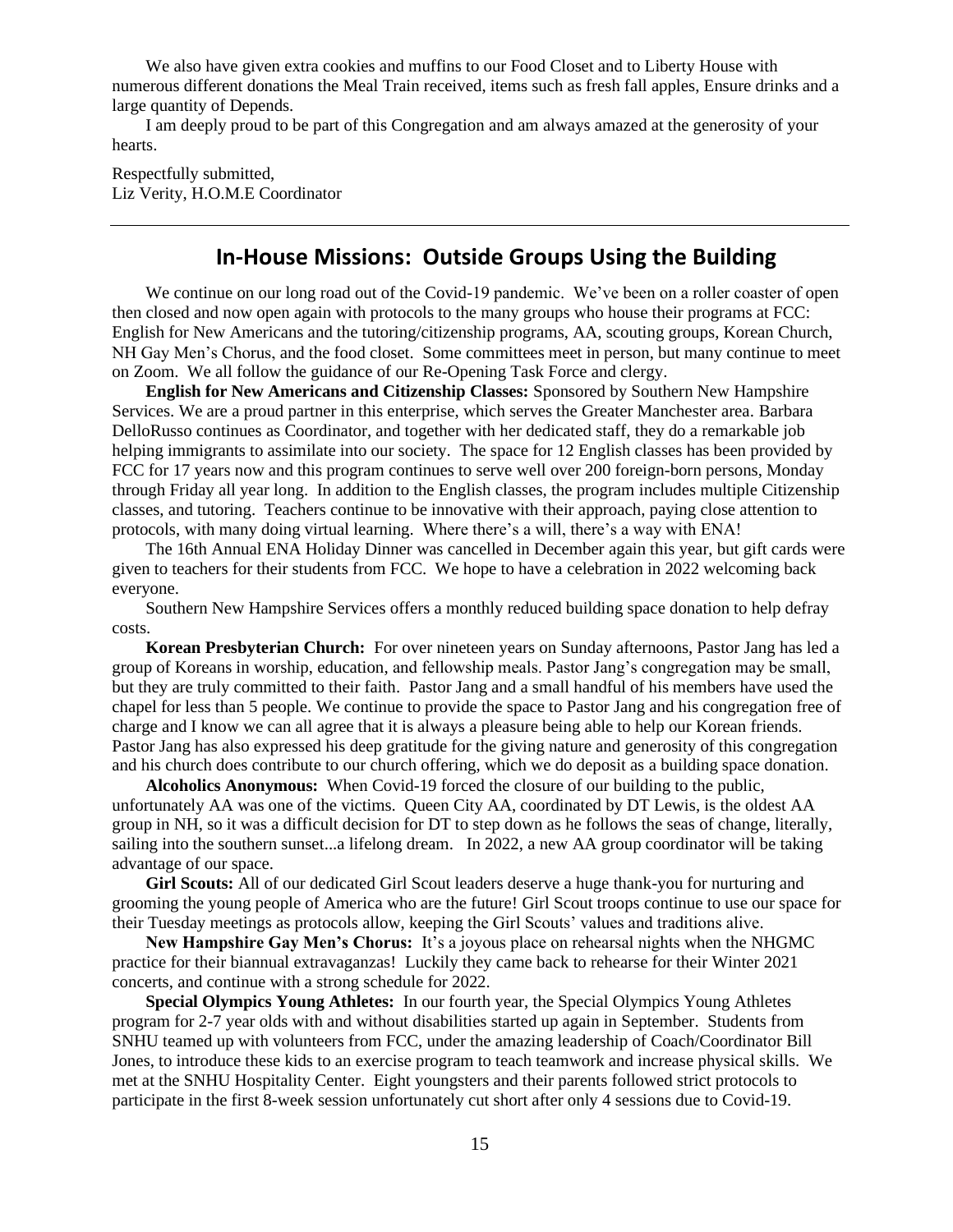Certificates of completion and medals were mailed to all participants who proudly displayed them to family and friends! We all look forward to getting back together soon when protocols are lifted again. The growth has been amazing…for all of us!

**Neighborhood Ministry:** Thank you to all who contribute to the FCC Food Closet so that we may help those less fortunate. Visits this year are exponentially higher due to the pandemic, unemployment, homelessness, and greater need in general. Lauren Henderson has become our liaison and coordinator for the Food Closet and done a remarkable job organizing it. The Outreach Committee continues to shop for food and supplies so we can keep our Food Closet well stocked. Thanks to the many groups who have collected food, and the individuals who "drop a bag" in the office or provide a gift card to Outreach for the purchase of food. We have removed the "every 30 days" rule and only ask for a name at the door – we then leave a pre-packed bag of non-perishables for them to pick up – many times including surplus muffins or cookies from the Meal Train.

Local outreach was very active throughout these tough times. The Blessing in a Backpack program was cancelled when Hallsville School was shut down, however our Outreach team continues to work with social workers at Bakersville School, giving Market Basket gift cards to families, along with a shoes and boots drive in the fall. They also met the call for 11 booster seats needed for their partner preschool Bishop O'Brien. Due to Covid-19, Helping Hands was provided with gift cards for a virtual Christmas in July. Angel Tree took on a new twist this year under the guidance of Justin May and Sue Clement making up Christmas stockings to be filled for New Life Home, Helping Hands Outreach Center, Dismas Home, Liberty House and the 3 group homes from Manchester Mental Health Center. UpReach Therapeutic Riding Center had to cancel their in-house therapy group at which we cooked and served meals for participants, but we did supply cookie bags for the Caring Connections program for First Responders. Unfortunately, we were unable to host the CAM dinner again this year which is traditionally held here every October.

**Miscellaneous:** Unfortunately, the Chapel and Sanctuary have had limited availability for public use due to the pandemic. But everyone is looking forward to the day we hold fellowship and the Summer Picnic again!

When we reflect on the activities and vast successes in 2021, despite the pandemic and being closed to the public much of the time, I can't thank everyone enough, staff and volunteers alike, for the synergy created by First Congregational Church…making the corner of Hanover and Union a beacon of love and support in the heart of the city.

Respectfully submitted, Linda Bonetti, Church Administrator



**English for New Americans Program**

508 Union St., Manchester, NH 03104 603-361-2649 [bdellorusso@snhs.org](mailto:bdellorusso@snhs.org)

*January 3, 2021*

*First Congregational Church 508 Union St. Manchester, NH 03104*

*Dear Trustees, Members, and Staff of the First Congregational Church,*

*This will be my seventh year here as Director of the English for New Americans program. My teachers, staff and I are very thankful for the FCC community's thoughtfulness and kind words throughout the year.*

*This year we were able to, again, have classes back in the church. Students and teachers are very happy to be back in person. Many precautions have been implemented including temperature taking at the door, wearing masks, staying home if sick, and helping teachers sanitize tables, etc. Purell available in every classroom and table space.*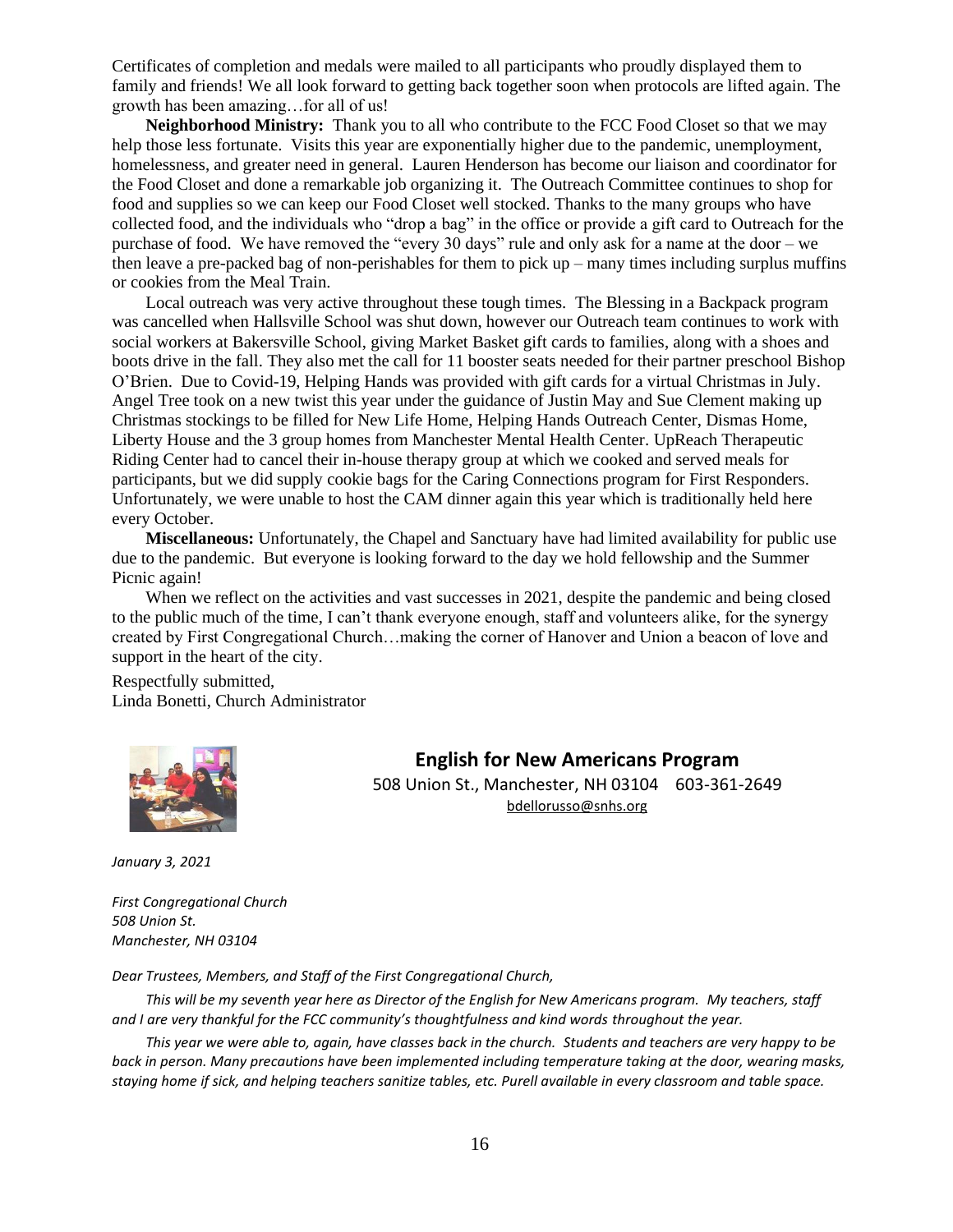*Our classrooms have also cut the number of students in half to help with social distancing. Some of our classes for the higher level students are being done remotely.*

*Once again, Liz Verity and her team remembered our students with holiday gift cards that are typically given out during the Holiday dinner party. We miss the Holiday party for our students! Thank you! Teachers and students were very appreciative of these cards this year. ENA also added to the gift card distribution. Many were given out for good attendance and games during small in-class parties in December.*

*This year our student numbers are still cut in half from what we had before the big shutdown. We continue to test a student here and there as students in general are having a difficult time with mandatory job schedule changes and we have some morning class openings. We are hopeful to add 2 more teachers for much needed beginner night classes in January.*

We hope by fall, 2022, we will once again begin to have as many ESL classes as we did before March of 2020. *We will see what this year brings!*

*Our ESL program will be looking for consistent classroom volunteers by next fall if we are able to normalize by then. If you, or someone you know, are interested, please let me know.*

*We wish all of the FCC community a positive year ahead.*

*Thank you with much appreciation, Barbara DelloRusso Program Director [bdellorusso@snhs.org](mailto:bdellorusso@snhs.org)*

#### **Membership Committee and Member Development**

The Church Membership Team has welcomed new members to our church during the fall of 2021. We welcomed Elizabeth Blood, Susan and Tom Wilkes, and Regina Kinney. For the past year, the development of a picture directory has been underway, with members and friends of the congregation contributing their photographs or had their pictures taken by Pam Leblanc or Bill Jones. The directory will be published right here at First Congregational Church under the skillful hands of Lauren Henderson. You will be instructed about how to set up a password to access the directory from our church website. Changes to the directory with pictures will be updated regularly. You can submit your changes directly online.

We pray for the members and friends of the congregation as we all journey through the difficult time of the Covid-19 pandemic. We are saddened by the grief of those who have lost friends and family members and other loved ones. With faith and love, we look forward with hope for the time when the virus that is ever present now will be under control, so we can worship safely together once more.

Respectfully submitted,

Ellie Stetson and Bill Jones, Membership Team Co-Chairs

**2021 Membership Team**

Joan Currier, Marsha Neubert, Pam LeBlanc, Liz Verity, Diane Clement, Ellie Stetson and Bill Jones

#### **Senior Citizens' Fellowship**

The Senior Citizens Fellowship Board held its Christmas Luncheon and belated 60<sup>th</sup> Anniversary Party on December 7, 2021 at the Manchester Country Club. Since the pandemic, there has not been a luncheon since December of 2019 so the Board was unable to celebrate their 60<sup>th</sup> Anniversary in 2020. Everyone in attendance was glad to see friends in-person once again. In addition to the delicious meal, the 68 seniors in attendance were entertained by the musical performers from "A Christmas Carol" that was performed at the Palace Theatre and a presentation from John Clayton from the Manchester Historic Association on downtown Manchester during the 60's. Tickets from the Palace Theatre and the table centerpieces were raffled off.

As has always been the custom of the Board, they delivered many Holiday Gift Bags to several senior members.

Respectfully submitted, Kathy Payne, President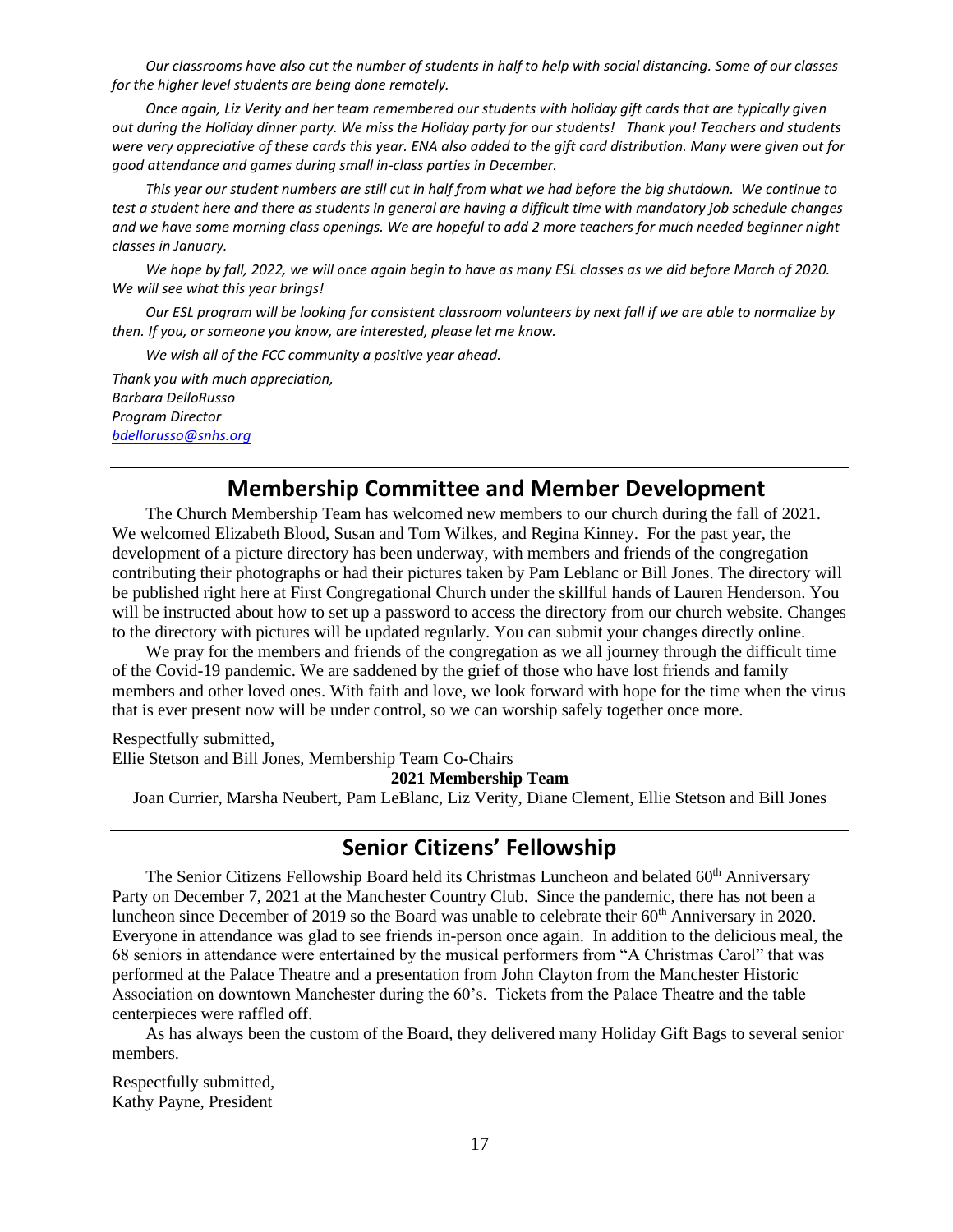#### **2021 Senior Citizens Fellowship Board Members**

Kathy Payne (President), Elizabeth Robertson (Vice-President), Lucia Carlisle (Treasurer), Joan Currier (Corresponding Secretary), Nancy Simmons (Recording Secretary), Cecile Adams, Pip Adams, Cal Bowie, Larry Dearborn, Marsha Neubert, Marion Palmes, Steve Payne, Liz Verity and Donna Willey.

## **Women's Connection**

*Women's Connection Mission Statement: The Women's Connection offers opportunities for the women and friends of First Congregational Church to experience social time together, to build connections and to strengthen friendships. We seek to encourage and support one another as we journey through life together at every season in our lives. All adult women are welcome to join us for whatever event interests them. Our activities are varied and have included outings, crafts, spiritual reflections, hiking and volunteering in the local community...something for everyone*.

Women's Connection has had a busy year planning and working with COVID in mind. We have tried very hard to plan activities that were safe and fun. Here is a monthly report of what we did in 2021.

**January-** We held our very first Zoom BINGO Game Gathering. BINGO cards were emailed to the ladies who signed up to play and they filled in their own numbers by following the chart that was given. We had some great social time and a lot of laughs! Our BINGO Queen for the evening was Jeanine Finefrock. She now has bragging rights and a crown to wear whenever we play BINGO.

**February-** February 13th at 9:30am we had our Ninth Annual Valentine's Day Breakfast by Zoom Gathering. Our Gathering included three time zones in the United States. We had a special guest from the Pacific Time Zone in CA., Barbara Smith-Delahunt; Terri Pattee who was in FL in the Central Time Zone; and the rest of us in the Eastern Time Zone. We were eleven ladies in total.

Doing Zoom does have some advantages and seeing people from other areas is one of the perks. We had a short business meeting where we discussed donating \$75.00 from the WC funds to the Memory Garden in memory of Deana Dubois, Eldena Lard and Pam Pleas. Other ladies donated \$130.00 with our total donation to the Memory Garden was \$205.00.

The activities for the Valentine's Day Gathering were a Scavenger Hunt and a painted Mason jar decorated for Valentine's Day. There were a lot of laughs, talking and catching up on what everyone had been doing since we didn't see each other at church on Sundays.

**March-** On March 10th at 10:00am eleven ladies joined the "Free 1 hr. Zoom Seated Yoga and Meditation Class" offered by instructor, Jennifer Jean, BA, CYT200 (www.chairyoganh.com). This was a special class just for our group. Many of the ladies who attended enjoyed it so much they have committed to doing it a couple of times a week.

**April-** On the 20th another Zoom BINGO Gathering happened. Jeanine Finefrock attended and had her crown on trying to defend her title as Queen. But the numbers didn't line up for her this time and Barbara Papagian became the new BINGO Queen gaining bragging rights with a crown.

**May-** We took May off to plan for our Ninth Annual Mystery Ride. However, Terri Pattee had a couple of small gatherings of ladies in her backyard making bracelets for the Holly Berry Christmas Fair.

**June-** June 5th was our Ninth Annual Mystery Ride. Fifteen ladies traveled in 6 cars to Bedrock Gardens in Lee, NH. The weather was beautiful and so were the gardens, views and sculptures. Everywhere you turned there was another picture that had to be taken. The second leg of the trip was lunch in Epping, NH at The Beach Plum. The ladies enjoyed ordering from the menu and choosing to eat inside or outside. We usually end our trip with one more stop at an ice cream stand, but we were so comfortable at The Beach Plum we decided to order ice cream and continue socializing.

Beginning on Thursday June 17th through Saturday the 19th a playground was constructed to honor the memory of Wesley Belisle, Denise and Ron Beaurivage's grandson. A WC email went out to ask for volunteers to bake several dozen muffins, and breakfast breads. We had many ladies jump to the challenge and in a few days there was plenty for all the many workers who were at the playground build.

**July and August-** We took a break from WC but some of the ladies began gathering in the dining room for crafting for the Fair on Thursday mornings.

**September-** Crafting for the Fair on Thursday mornings continued through September. Big plans were in the works for the Fair but with the COVID numbers going up again the decision was made to not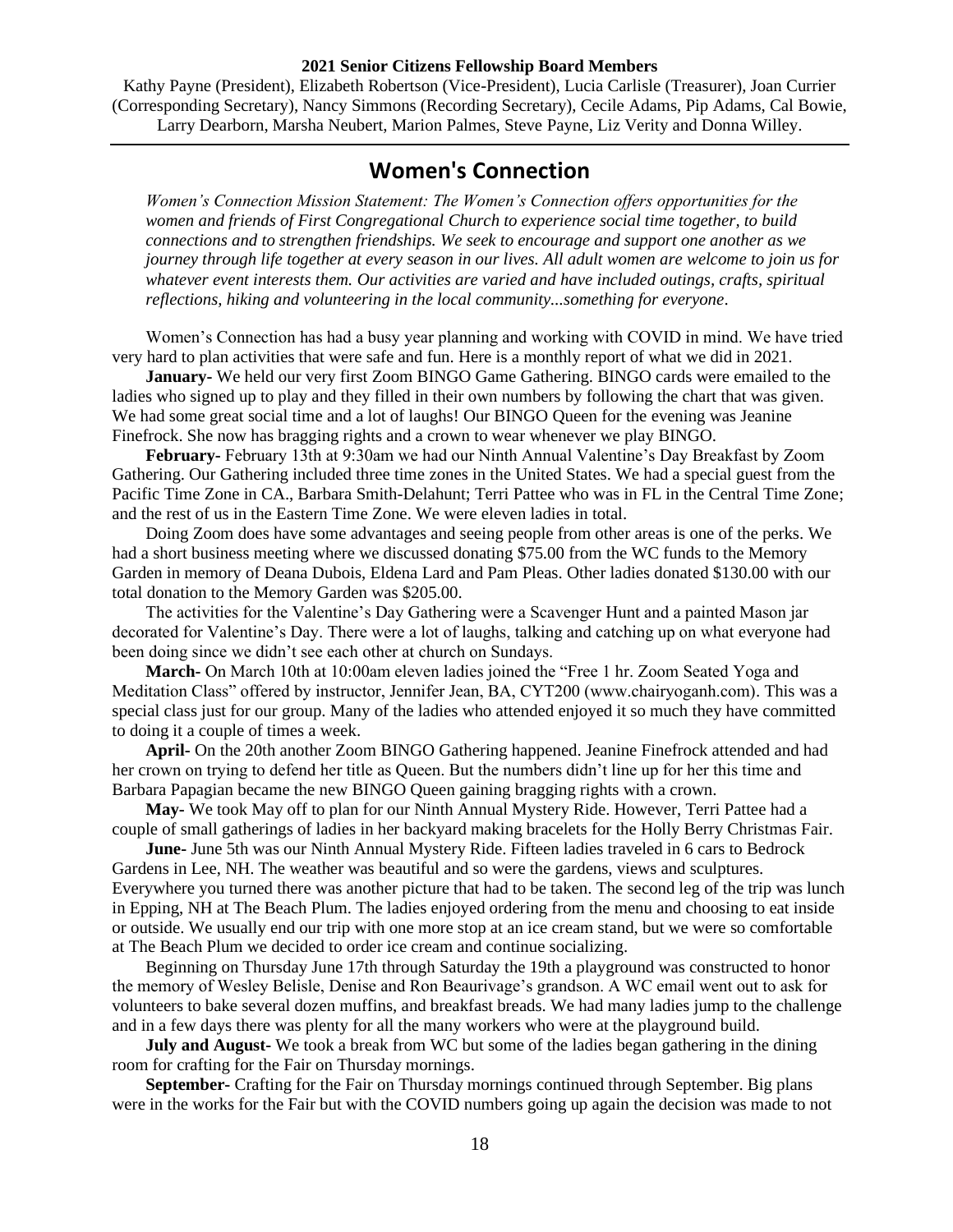have it. But with so many hours of craft making by many people and not wanting to store all of the items, we were able to have a small sale that was called the Overstock sale. Many ladies were working and planning for this.

On September 23rd we had a Zoom BINGO Gathering in memory of Barbara Hebert. Nine ladies joined in to share stories and play a special game in her memory. We decided to put \$25.00 from the WC balance toward the Memory Garden in Barbara's name. We also left it open for others to donate. The total came to \$100.00.

Many other games were played and at the end of the evening Terri Pattee became our next BINGO Queen with bragging rights and a handmade crown.

**October-** On the 3rd there were five ladies who braved the misty rainy weather apple picking at Mack's Apples. They brought their own lunch and ate at a picnic table along the river before heading to the orchards to pick.

**November-** This year we joined in on the Holiday Card Challenge for Soldiers run by Laura Landerman-Garber. Christmas cards were placed on the tables in the back of the church for anyone to pick up to write a small message in, sign them and return to the same place. Two hundred twenty-seven cards were collected and dropped off at a collection spot.

**December-** On Saturday December 4th from 9-noon was the annual College Cookie Mailing. We had ten student addresses and 12 ladies donating at least 3 dozen cookies, some snacks, candy and money to help with the mailing. This is one of the oldest traditions we have continued in our church. It is the best way to let the college students know that FCC hasn't forgotten about them.

Terri Patti sends out an email to the WC email list at the beginning of each month. In the subject it has "Yahoo! Mail… WC". This email includes ladies' birthdays that happen that month and any other information that might have to be announced at any given time. If you are not on the list and would like to be, send your info to Terri Patti at seamstressed@yahoo.com .

Denise Beaurivage and I want to thank Terri Pattee for being our e-mail technician. We also want to thank everyone for all the great ideas, for supporting WC and the events throughout the year. We look forward to more ladies attending and gathering together for fellowship, growing in faith and the camaraderie that we all enjoy.

Respectfully submitted, Pam LeBlanc and Denise Beaurivage, Co-chairs

## **Memorial Reception Team**

The Memorial Reception Team is group of 15 ladies who can be called upon to organize a memorial reception here at church. This year on October 9th we helped organize a reception for Barbara Hebert. It was held at Camp Foster in Bedford, NH, an outdoor venue, and the Kitchen On River Road catered it. We had five ladies arrive at Camp Foster early to help set the tables and arrange the food. We worked together with many of Barbara's friends and family. We are ready to help out where ever we can in this time of Covid. We have to think outside the box to make things happen.

Respectively submitted, Pam LeBlanc

## **Holly Berry Christmas Fair**

Since our very successful sale after worship on December  $5<sup>th</sup>$ , we've demonstrated "why" we have diligently worked on trying to have a fair for the last two years! What was our purpose in doing it? The simple answer is we wanted to foster the sense of community within FCC by having an old fashioned Church Fair.

Two years ago at the Annual Meeting we announced our plans, not knowing that a month later Covid would close our church. The immediate response for it was overwhelmingly positive. We all remember the Fairs of days past and wanted to bring together our church family in a fun experience and build upon our strong sense of community. Our thought was encouraging the camaraderie of our friends in a fun activity with our weekly workshops involving people who had never crafted to the seasoned crafters of our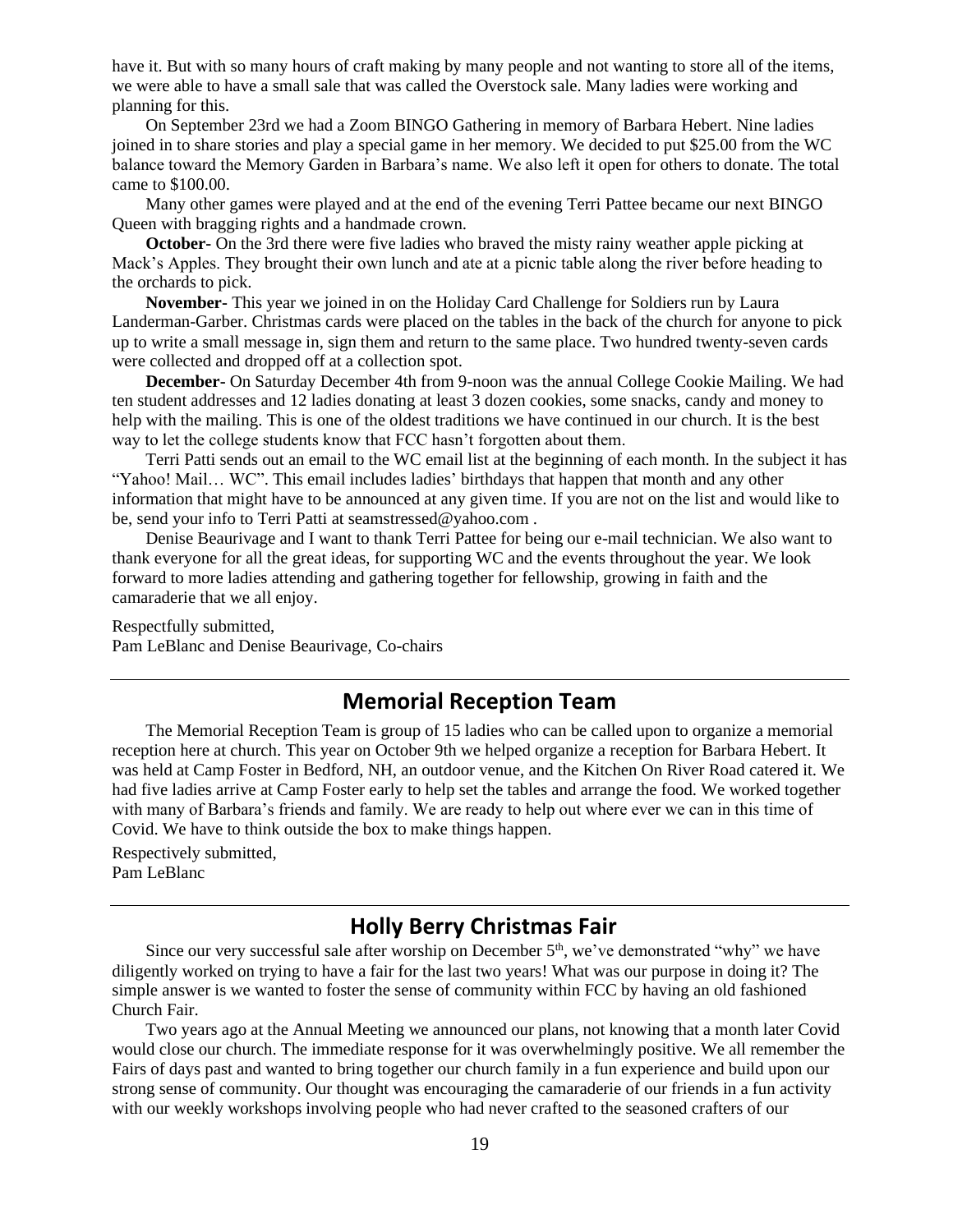congregation. It was a resounding success in work, fun, and laughter! If you came to the Dec 5th sale, you witnessed first hand the pure joy and fun of the event. The talent in our church is amazing!

This year, thanks to the suggestion of Rev Keilig, we were able to show and sell crafts to people who attended worship on Dec 5th. We are hoping next year to welcome the public in for a real old fashioned Church Fair! Beyond our wildest dreams we made over \$3,000. To some it is a symbol of our success. We rejoice in the smiles and laughter. As of now there isn't a goal for the money. That will be determined by Women's Connection before our next event. The money is in a separate Women's Connection account. We want to "thank" all the volunteers and crafters who generously contributed to accomplishing our goal of community with the laughter and smiles that resulted. You know who you are who helped – we are so very grateful to all of you!

Respectfully submitted, Pam LeBlanc and Peggy Neveu, Co-Chairs

# **Interfaith Women of New Hampshire**

*Our mission is to share religious beliefs, cultures, and traditions with women of different faiths. In so doing our goal is to develop understanding and friendship among each other.*

*Our Website [www.interfaithwomennh.org](http://www/) and our email address [interfaithwomennh@gmail.com.](mailto:interfaithwomennh@gmail.com)* 

Our monthly meetings have been held by Zoom which took us a little time to get organized, but are pleased with the response from attendees to our switch to virtual events.

#### **EVENTS:**

Our spring 2021 Zoom event **Let's Talk Faith and Race** was held on March 22nd and drew an audience of over 50 participants. Much has happened in our world to raise questions and concerns about how we interact and respond to each other as people of faith. Our program brought guidance to us from leaders of the Jewish, Christian and Muslim faiths.

Featured speakers were:

Rabbi Beth Davidson: Temple Adath Yeshurun, Manchester

Robert Dunn Esq: Roman Catholic Diocese of Manchester

James McKim: Episcopal Church of Manchester

Beyza Sariaydin: Turkish Cultural Center of Connecticut

The IWNH Leadership Committee is grateful to the NH Council of Churches and to the Turkish Cultural Center of Connecticut who have provided access to these prerecorded videos. Participants in the event were invited to discuss 3 questions in virtual breakout rooms, each lead by a member of the IWNH's Leadership Team. We thank all who took part in these thoughtful discussions.

Our fall 2021 Zoom event was held on Nov 15th and drew an audience of over 40 participants. Our program, **FAITH INSPIRED STORIES: teaching tolerance, overcoming prejudice, acting from faith**, offered a continuation from IWNH's March program, 'Let's Talk: Faith and Race', sharing our thoughts, concerns, and response to each other as people of faith. The event was presented by video with life stories from the Jewish, Christian and Muslim faiths showing respect for the humanity of all peoples, making choices related to tolerance issues, taking action to better people's lives regardless of race, religion or nationality.

Our presenters were:

Zaheeda Hamza: Respecting human equality and anti racism: The story of Hazart Bilal

Rachel Spierer: Sharing life together with respect for "the other"

Veronica Molloy: Racial Justice: Living faith in a Secular Society

Following the presentations, the audience was invited to join "break out room" discussions facilitated by the IWNH Leadership Team to share their related thoughts and lived experience regarding the matter of faith and race. The IWNH Leadership Team would like to thank all those who participated in these events, and a special thank you to Ali Athar whose technical expertise brought all our presentations together

Respectfully submitted, Liz Verity, Interfaith Coordinator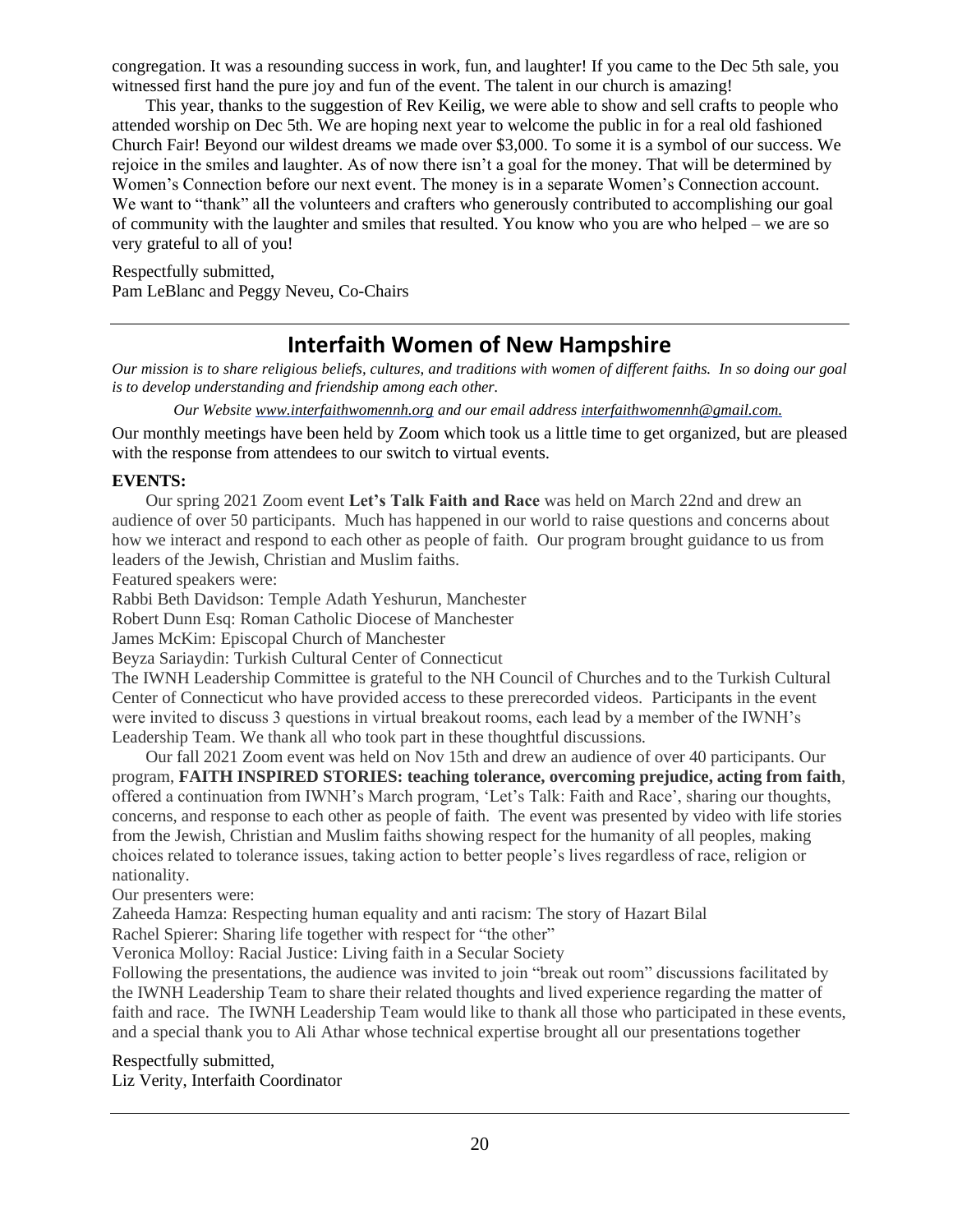# **Report of the Representative of the First Congregational Church to the Elliot Hospital Board of Trustees**

This was the year of Covid-19. Its impact on the operation of the Elliot Hospital has been truly profound. The Elliot has cared for over 50% of all the Covid patients in the State of New Hampshire requiring hospitalization which has placed a huge strain on resources, such as the available beds and space in the critical ICU (Intensive Care Unit). As the virus waned over the summer, normal operation and elective procedures resumed, but the virus and its variants have returned with a vengeance. The number of cases at the end of 2021 is a factor of 2x higher than anything previously seen. The ICU was completely filled requiring a surge unit to be established. The strain has been the greatest on our healthcare providers who have had to work very long shifts as the number of critically ill patients grew and grew. Also, the Elliot Emergency Department, the busiest in the State of New Hampshire, has been overwhelmed during this pandemic with very long wait times and the need to tend to patients requiring hospitalization while awaiting an opening in the hospital. It was also recognized that other medical services could not be postponed since this would only cause greater medical risks for the population going forward.

Recognizing the strains on the Elliot, the U.S. Department of Health and Human Services in conjunction with the Federal Emergency Management Agency (FEMA) and the State of New Hampshire designated the Elliot as the first hospital in New Hampshire to receive a Health and Medical Task Force (HMTF) from the National Disaster Medical System (NDMS). This 24-member team of health care professionals made an immediate impact on the Elliot operations. Examples include the opening of a Clinical Decision Unit aiding in respiratory therapy services, a four-fold decrease in our number of patients who leave the Emergency Department before being treated, and 35 ICU patients were able to be supported.

Despite Covid, two other significant events occurred at the Elliot this year. The new Elliot Regional Cancer Center was completed and opened. This center integrates both radiation and oncology treatments in one advanced center so patients do not have to travel to receive the most advanced comprehensive cancer treatments. Also, the construction of an Emergency Room expansion which will double its capacity has commenced.

The Elliot Hospital has completed over 130 years of support to Manchester, and during this time our church has always played a key role in the Elliot. Mary Elliot was a congregant of First Church and established the Elliot as a non-sectarian hospital in the city of Manchester. The first 24-member federal HMTF team has left but the impact on the morale of the healthcare providers remains. When the team arrived, they wrote their mission statement on a whiteboard for all to see. "Mission: Help the healthcare providers at Elliot Hospital catch their breath while you are here, so they can return to the fight when you leave." As the second team arrives, may we at FCC support all the healthcare providers and the ill in our prayers. Thank you for allowing me to serve as your representative to the Elliot.

Respectfully submitted, Paul W. Hoff Representative of the First Congregational Church to the Elliot Hospital Board of Trustees

## **NH Conference UCC Annual Meeting**

The annual meeting of the New Hampshire Conference was presented on October 16 & 17, 2021, via Zoom this year due to the pandemic. The meeting opened with a worship service and reports. There was a video report on the outdoor ministries showing the campers at Horton Center taking part in many fun activities. The Summer Director, Tivvi Pare and the Horton Center Executive Director, Tim Hughes, narrated the video and their enthusiasm and love for Horton Center was evident.

There were sessions on the General Synod where people who attended talked about their experience there. There was also a budget hearing and conversation with the Conference Minister.

There were two keynote speakers, The Reverend Dr. Sarah Lund and Rev. Chad Everett. Dr. Lund spoke about mental health through sacred storytelling and Rev. Everett spoke about mental health through sacred listening. They were very interesting and have published books on these subjects.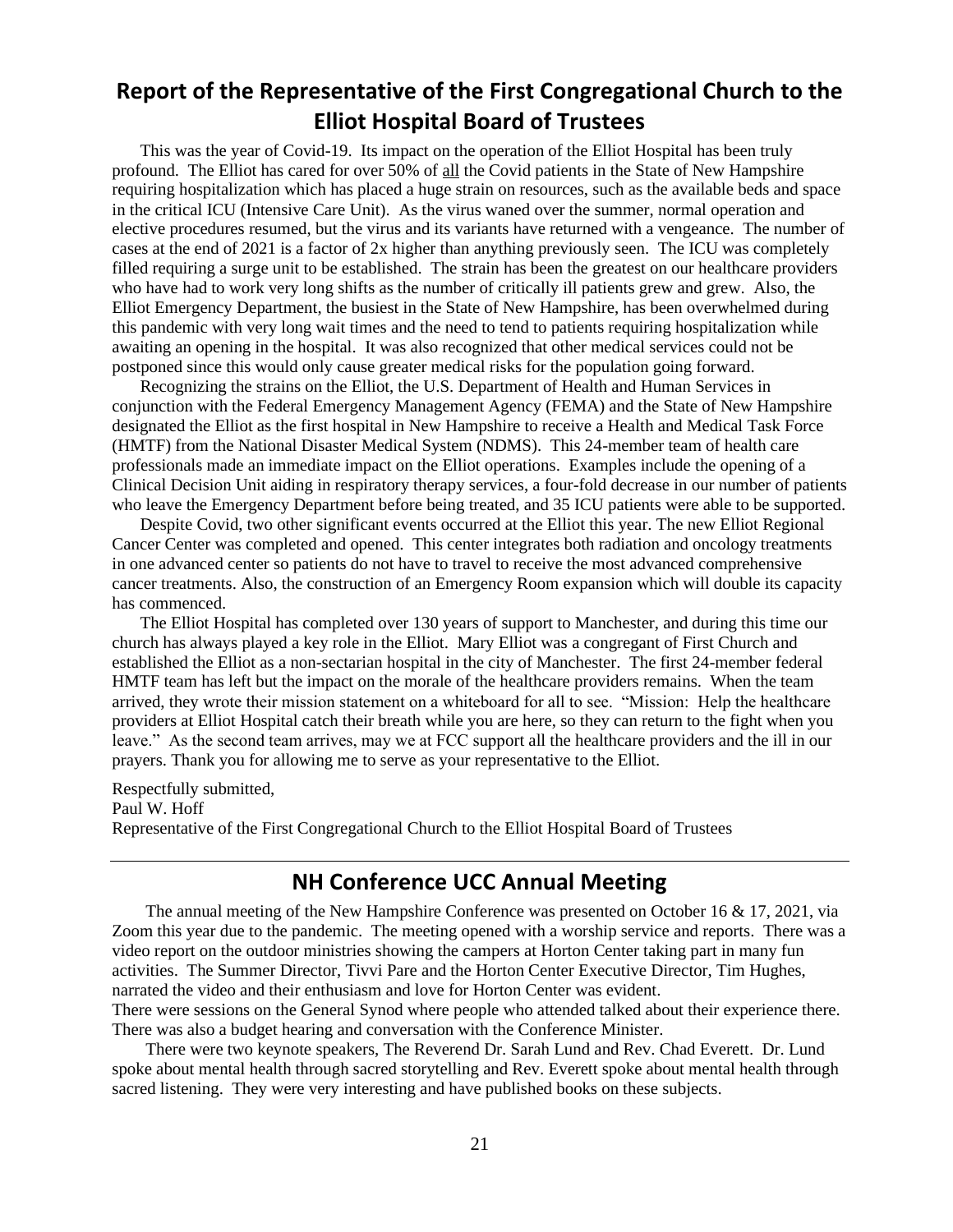The New Hampshire Conference of the United Church of Christ oversees all UCC churches in New Hampshire. If you have any questions about the Conference please see me or Carolyn.

Respectfully submitted, Rev. Barbara Papagian, Associate Pastor

\* \* \* \* \* \* \* \* \* \* \* \* \* \* \* \* \* \* \* \* \* \* \* \* \* \* \* \* \* \* \* \* \* \* \* \* \* \* \* \*

# **Reports from the Ministry of Sustaining Our Church Home**

\* \* \* \* \* \* \* \* \* \* \* \* \* \* \* \* \* \* \* \* \* \* \* \* \* \* \* \* \* \* \* \* \* \* \* \* \* \* \* \*

#### **Board of Trustees**

The Board of Trustees oversees the fiscal health of the church and care of the physical building and property at 508 Union Street in Manchester, NH.

For 2021, the nine Board members were: Cal Bowie, Lucia Carlisle, Greg Goodrich, Steve Payne, Selene Lyons, Allen Pattee, Kathy Nelson, Elizabeth Robertson, and Scott Thornton. Non-Trustees who regularly attend meetings of the Board included Reverend Kevin Pleas, Interim Pastor Carolyn Keilig, Church Treasurer Jeffrey Frye, Building Manager Peter Perich and Church Administrator Linda Bonetti. Scott Thornton served as Chair and Greg Goodrich as Vice-Chair.

The Church Treasurer, Jeffrey Frye, will provide information on the performance of church funds in his annual Treasurer's Report.

The year of 2021 continued life as the "new normal", with effects of the COVID-19 pandemic lingering in all aspects of church life. Financial markets recovered from their previous year's drop and continued improvement throughout the year. FCC alternated between pre-recorded services and in-person services between July and September with an in-person format retained in September. This coincided with the return of Interim Pastor Carolyn Keilig to FCC in September, as Reverend Pleas left FCC in July.

Staff at FCC has continued to support operations of the church building, our church family, and the Manchester community. Linda Bonetti and Lauren Henderson have worked tirelessly to supply and coordinate materials for the various committees so that members can continue their mission of service. Sokhom Sar has replaced flooring and repainted many of the rooms and classrooms in the building, while also maintaining the lawn and grounds of the church. Peter Perich has continued to ensure that the systems at FCC are sufficiently maintained, and has obtained bids for heating system repair, windows, sanctuary lighting, and gates to keep our church secure. We should consider ourselves truly blessed to have all of these conscientious individuals working for the good of our church and our congregation.

I wish to thank all the Board members for their work this year, especially Greg Goodrich for his willingness and ability to step in as Vice-Chairman, and Jeffrey Frye for his diligence in reviewing of the church finances. I also wish to thank all of the church staff, and in particular Linda Bonetti, Lauren Henderson, Sokhom Sar, and Peter Perich, for their faithful efforts and ministry towards the FCC family and facilities. I also wish to extend a special thanks to Lucia Carlisle, Cal Bowie, and Kathy Nelson, all of whom will be stepping down from the Board at the end of the 2021 term.

Respectively submitted, Scott Thornton

#### **2021 Board of Trustees**

Cal Bowie, Lucia Carlisle, Greg Goodrich (Vice Chair), Steve Payne, Selene Lyons, Allen Pattee, Kathy Nelson, Elizabeth Robertson, and Scott Thornton (Chair).

Non-voting Trustees who regularly attend meetings of the Board included Reverend Kevin Pleas, Interim Pastor Carolyn Keilig, Church Treasurer Jeffrey Frye, Building Manager Peter Perich and Church Administrator Linda Bonetti.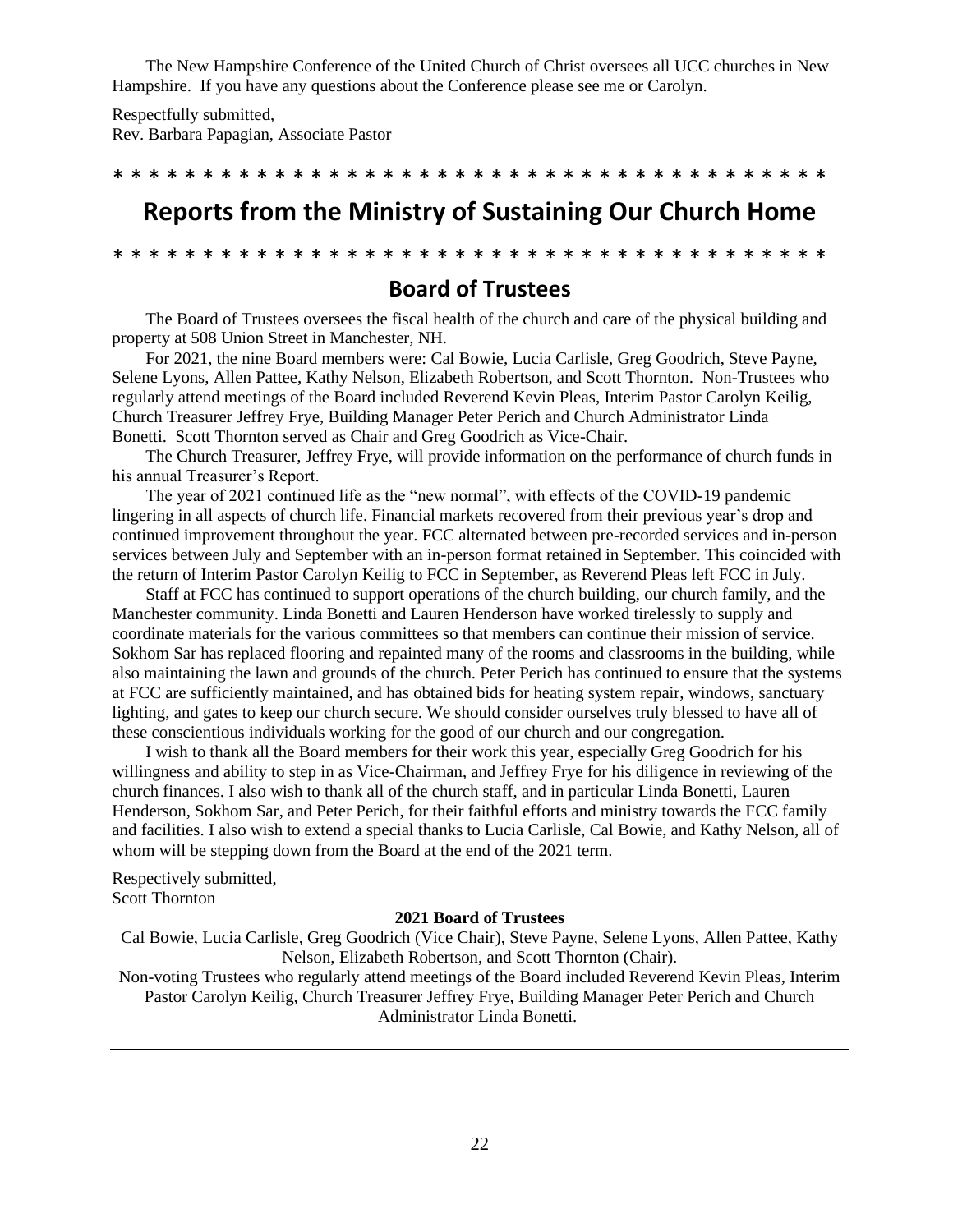# **Stewardship**

The Committee meets monthly throughout the year to organize and prepare for the annual Stewardship Pledge Campaign, line up the Campaign's Stewardship Moments speakers for the four Sundays in October, and create value added "Mind, Body, and Spirit" workshops for the congregation and guests.

Due to the pandemic we didn't have any "Mind, Body and Spirit" workshops in 2021, and the Committee did not participate in the annual Salvation Army "Toy Shoppe" in December.

In 2021 the actual Pledges, Plate contributions and Gifts received totaled \$205,006. The 2022 Pledge Campaign, "Faith in our hearts; Hope on the horizon; Patience well spent" resulted in pledges of \$156,734 which was just short of our \$160,000 goal.

We thank the entire congregation for your generosity and continued support of First Congregational Church. Also, a special "Thank You" to all the volunteers for their countless hours of support for the Church and community. God Bless.

Respectfully submitted,

Cheryl and Dan McKenney, Co-chairs

#### **2021 Stewardship Committee**

Bill Jones, Elizabeth Verity, Sue Clement, Vicki Tinsley, Kathy Payne, Tom Irving, Rev. Carolyn Keilig as ex officio member, Church Administrator Linda Bonetti, Anita Wolcott, and co-chairs Cheryl and Dan McKenney.

## **Scholarship Committee**

Church scholarship awards for 2021 were presented on June 6, 2021. Although this was done during our pre-recorded Sunday service, we proudly awarded scholarships to graduating high school seniors and the Higher Education Awards to our continuing college students both undergraduate and graduate. Their amazing essays were published in the summer edition of the Church Window.

#### **Our 20210High School Graduates:**

**Ethan Kruger**: Ethan received The First Congregational Church Scholarship Award with plans to attend Endicott College in Beverly MA with hopes to become a Physical Therapist or an Actuary.

**Garrison Gagnon**: Garrison received the First Congregational Church Scholarship Award with plans to attend Johnson and Wales University in Providence, RI. Garrison's planned course of study is in Physical Therapy/ Personal Training/ Nutrition Science with a likely goal of a Masters in Physical Therapy. **Ethan Lyons**: Ethan received the William P McGuiness Award with plans to attend UNH in Durham in

the Peter T. Paul School of Business & Economics to earn a degree in Business and Management.

#### **The Higher Education Awards to our College Undergraduate Students**

**John Thornton**: After a year at Manchester Community College, John transferred to the University of New Hampshire where he has chosen to major in Neuroscience and Behavior.

**Margaret Thornton**: Margaret entered her senior year this past fall at Norwich University. She hopes to transition into the US Army where she can help soldiers work back to full health, achieving their physical and mental health goals. Additionally, she plans to work as a certified personal trainer at an athletic development facility to help young athletes and to coach high school soccer.

**Emma Green**: Emma is enrolled at Manchester Community College where she is close to finishing her Associates Degree for Liberal Arts. She plans to enroll in the teaching program there so that she can earn a teaching certificate and ideally get a degree in education to become a high school teacher.

#### **Our Post Graduate Students:**

**Abby Curtis**: Abby continues her education for a Master's Degree in Piano Pedagogy at the University of Southern Maine.

**Jennifer Irving**: Jennifer attends Suffolk University Law School in a three-year program. She will be teaching constitutional law to high school students through the Marshall Brennan Constitutional Literary Project. Over the summer she had a judicial internship at the United States District Court for the District of Massachusetts in Boston. Her interests include Immigration Law and Constitutional Justice in Schools. **James Irving**: James is enrolled at UNH in a PhD program in history to pursue a career in college teaching.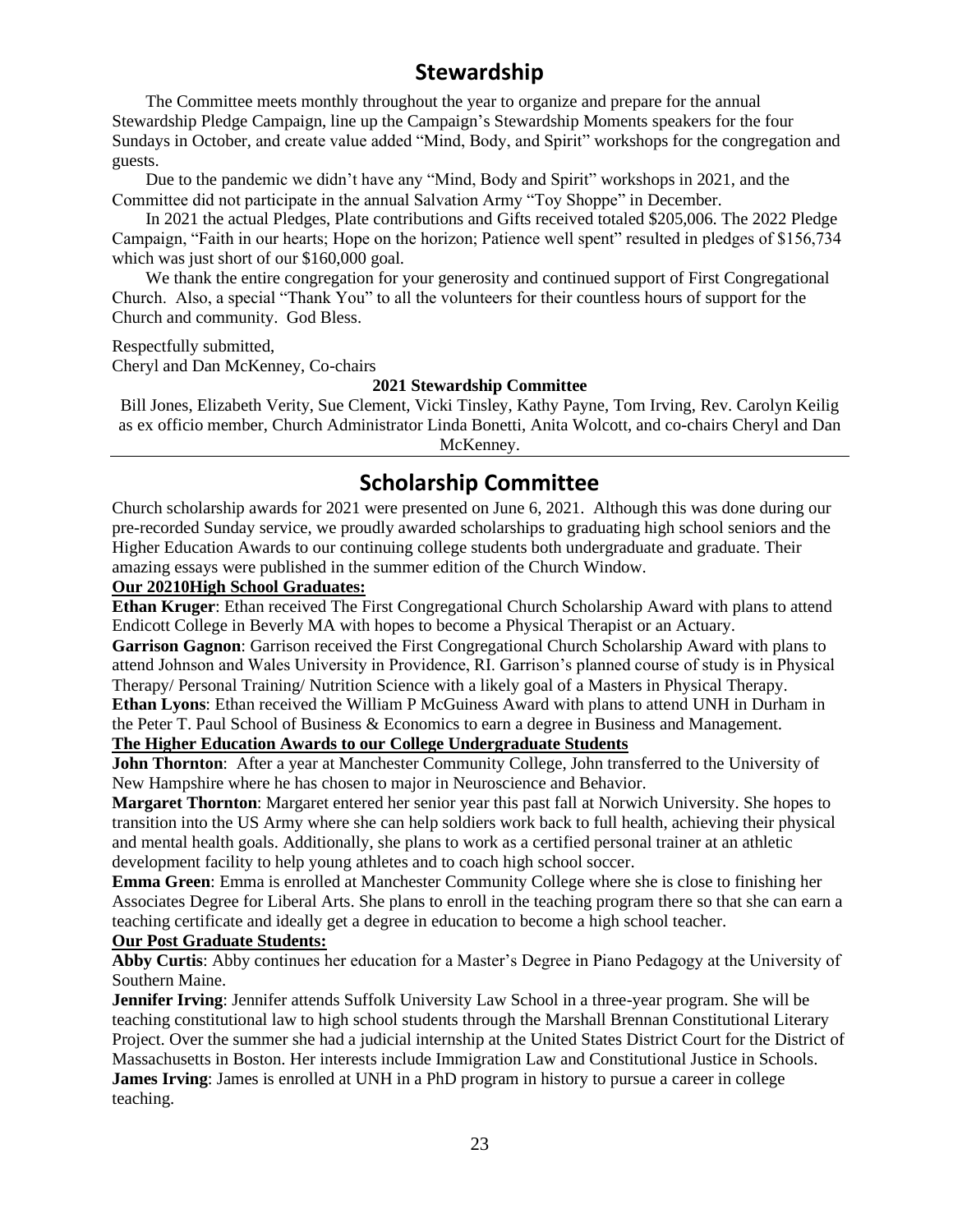Congratulations to so many. We are very proud of you all!

Respectfully submitted, Ellie Stetson, Chair

#### **2021 Church Scholarship Committee**

Peter Perich, Lucia Carlisle, Dawn Gagnon, Ellie Stetson

# **Building Manager's Report**

 The following report is a summary of the more significant projects that have been working on during 2021:

- The following work was done by Lachance Plumbing & Heating: The values and circulators were replace on our boiler system. In addition, we purchased parts for items that would break down first on an older system.
- New emergency lighting was installed in the dining room and the hallways around the dining room by Jon Plourde.
- A blower was installed for the basement bathroom fans.
- New flooring was installed in the classroom B14 across from the Building Manager's office. In addition, the tiles in the handicap access bathroom across from the office were worked on.
- Received bids to replace 8 windows on the second floor from Granite State Glass and Queen City Windows.
- Received bids to replace existing dimmer systems and lights to LED lights in the sanctuary.
- Received bid from Arch Painting to paint the sanctuary.
- Purchased a new air conditioner for the ENA office on the second floor.
- The driveway grates were refinished for some of the windows at the bottom of the church property.
- Because of the ongoing homeless problems, we have received a bid to put up fencing by the ramp door and the casket door steps. This project will be done in the spring.
- The church has ordered a couple of new transmitters and 8 head sets for the people with hearing needs during the service.

 I greatly appreciate the support that I receive from all the volunteers especially Larry Dearborn and Steve Payne. The volunteers make a large difference in the appearance, comfort, usefulness, and safety of our Church building and its surrounding grounds which is for the benefit of all that come to our church.

Respectfully submitted, Peter Perich, Building Manager

# **Grounds Care Report**

- Lawns mowed as needed during growing season. Sokhom Sar takes care of this important chore including edging and trimming as needed.
- Yard waste bagged and left for pick-up by Pinard Waste. Daily pick-up of grounds performed with trash and debris disposed in proper containers by Sokhom.
- Lawn fertilizer applied annually.
- Volunteers take care of spring and fall grounds clean-up.
- Kathy Nelson, Ann Brown and Bill Jones continue to care for the three large urns, with help from Dick Jarvis. This includes purchasing and planting summer annuals, fall mums and Christmas greens.
- Winter season wreaths with large red bows hung at three main entrances.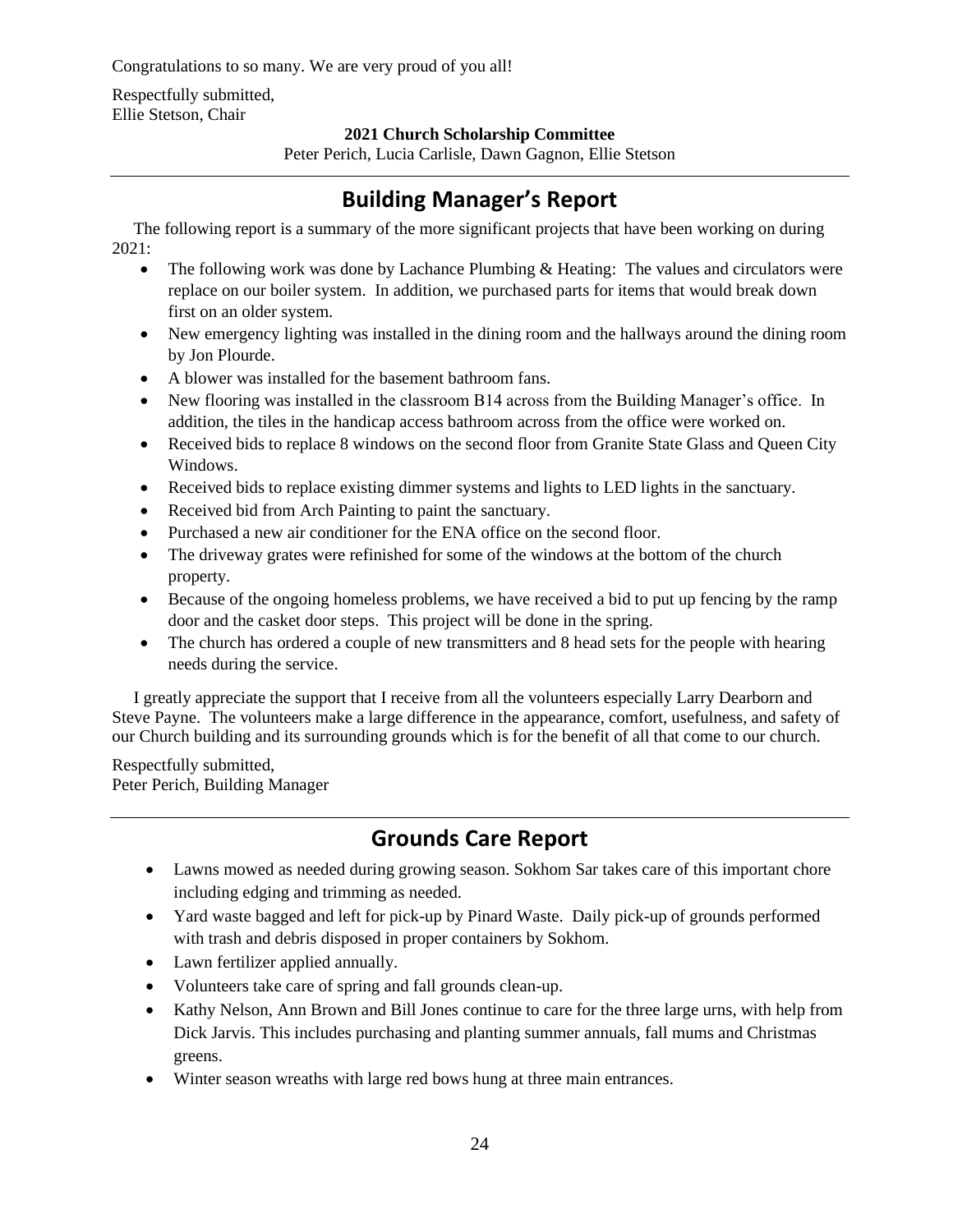- Rainmaker continues to service irrigation system with spring turn-on and fall turn-off. Necessary repairs are made as needed.
- Bill Bruce Yard Works takes care of driveway plowing and sanding during winter months.
- The Memory Garden continues to thrive with thanks to Liz Verity and volunteers; this year replacing the bushes pulled last year with hydrangea trees.

Thank you to all volunteers who continue to care for the grounds at First Congregational Church.

Respectfully submitted, Peter Perich, Building Manager

## **Memory Garden**

The Memory Garden continues to provide a reflective space for all members and friends, while adding to the beauty of our historic church building. Our garden provides a peaceful place in the heart of the city where you can take a few moments to sit and reflect, especially during stressful and difficult times.

What a wonderful team we had to work in the Memory Garden this spring. Larry Dearborn donated and delivered the bark mulch, and the team worked hard not only in the Memory Garden, but all the church gardens. Bill Jones edged the lawns, others weeded and spread mulch. Thank yous go to Lucia Carlisle, Larry Dearborn, Karen Hawver, Bill Jones Pam LeBlanc, Steve Payne, Peter Perich, Kathy Nelson, Sokhom Sar, Carol Valavane and advisor, Dick Jarvis. It is an honor to work with those who graciously give of their time and energy to maintain this lasting memorial.

In June two hydrangea trees were purchased and planted by Faulkner's landscaping, their blossoms added height, to the back of the garden and hopefully will continue to blossom and grow bigger each year.

Thank you to all those whose contributions have supported our Memory Garden, we are grateful. This year we have been fortunate that due to the generous donations we received in 2021, we will have the funds to consider some substantial future landscape plans. This is one of the ways you can honor your loved ones. Thank you notes have been sent to both donors and volunteers.

Special Thanks go to Pam LeBlanc who enters the names of all donors and those honored by their donations into our perpetual "Memory Book", which is on display in our Sanctuary.

The names of those who were honored by a donation in 2021 are as follows (specifics are in the Memory Book):

| <b>Donated By</b>                           | In Memory Of                                |
|---------------------------------------------|---------------------------------------------|
| Martha Finefrock                            | Charles F. & Charles C. Finefrock           |
| <b>FCC Women's Connection</b>               | Deana Dubois, Pamela Pleas and Eldena Lard  |
| <b>Fran Hastings</b>                        | Tammy St. Pierre                            |
| Martha Finefrock                            | Charles F. Finefrock & Charles C. Finefrock |
| <b>FCC Church Council</b>                   | Pamela Pleas                                |
| FCC Friends & FCC Women's Connection        | Barbara Hebert                              |
| FCC Friends and Family of Genevieve Merrill | <b>Genevieve Merrill</b>                    |
| Nancy Ethier                                | <b>Richard Ethier</b>                       |
| FCC Friends and Family of Fred Simmons      | <b>Frederick Simmons</b>                    |

**2021 Memory Garden Donations**

Respectfully submitted, Liz Verity, Chair

# **FOO'S (Friends of the Office)**

Every month a group of volunteers collate the Church Window (fold, label and sort for mailing). While working on the Window, we can get caught up on each other's daily happenings. If there are extra mailings, a few of us will help out.